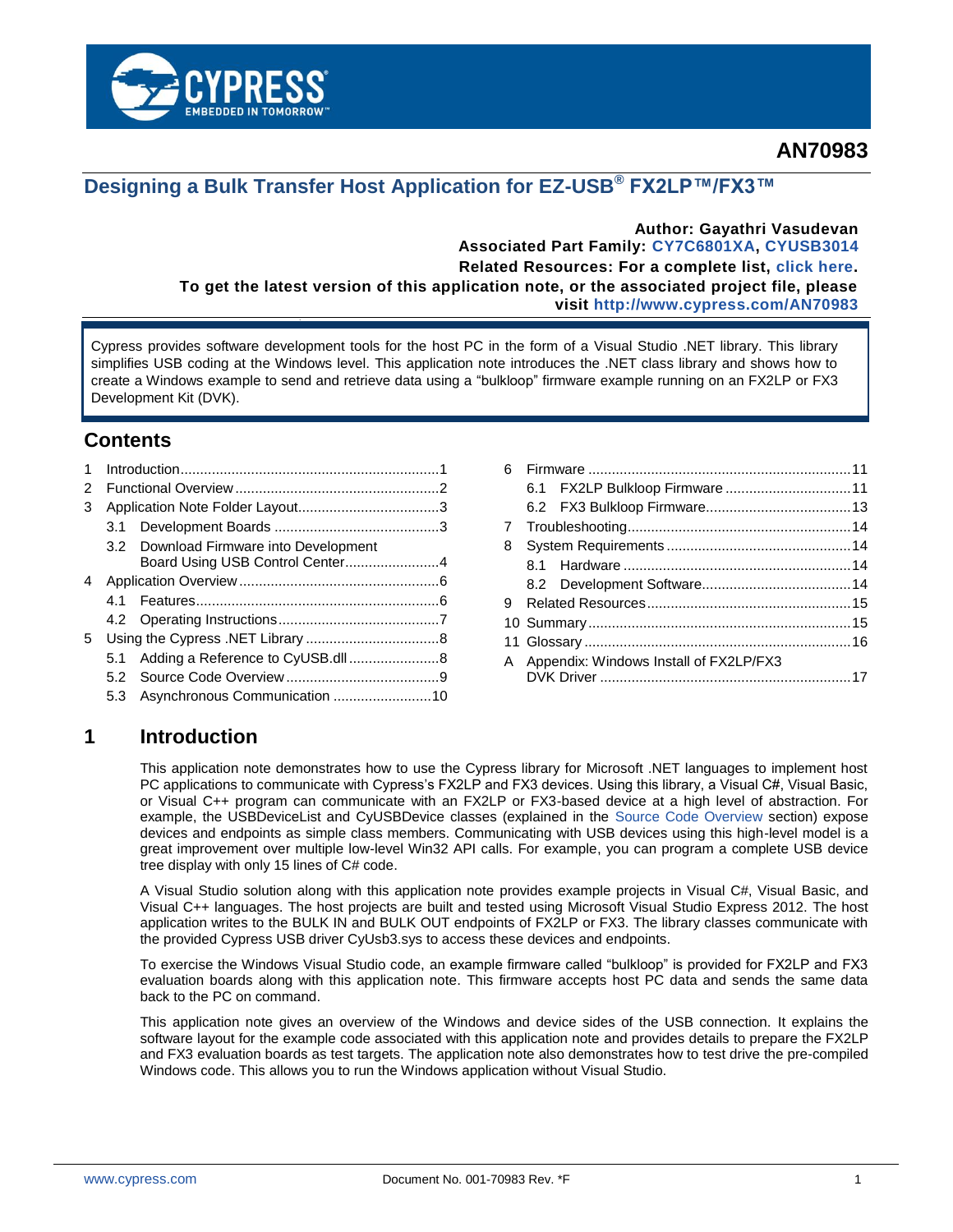

## <span id="page-1-1"></span><span id="page-1-0"></span>**2 Functional Overview**



Figure 1. System Block Diagram

**Note** FX3 DVK shown i[n Figure 1](#page-1-1) is only representative. [CYUSB3KIT-001](http://www.cypress.com/?rID=58321)[/CYUSB3KIT-003](http://www.cypress.com/?rID=99916) can be used.

In [Figure 1,](#page-1-1) the host PC connects to one of two Cypress target boards with a USB cable. The FX2LP or FX3 evaluation board is loaded with firmware that accepts BULK data on Endpoint 2-OUT and copies it for PC retrieval to the Endpoint 6-IN buffer. The firmware file name is shown at the bottom of each board in [Figure 1.](#page-1-1)

**Note** USB direction is host-centric; therefore, OUT is PC to device and IN is device to PC.

The host application sends data to EP2-OUT by making library calls to CyUSB.dll, which in turn communicates with the Cypress USB driver CYUSB3.sys. When the host issues an IN request to EP6, the BULK data travels back in reverse through CyUsb3.sys and the CyUsb.dll library call, and finally reaches the host application for display. Bulk data sent and received is displayed in a PC text box, along with the number of transferred bytes. This data flow is depicted in [Figure 2.](#page-2-2)

The Microsoft Visual Studio solution contains projects for Visual C# (shown in [Figure 1](#page-1-1) as Bulkloop\_VCS), Visual Basic, and Visual C++. They produce identical results.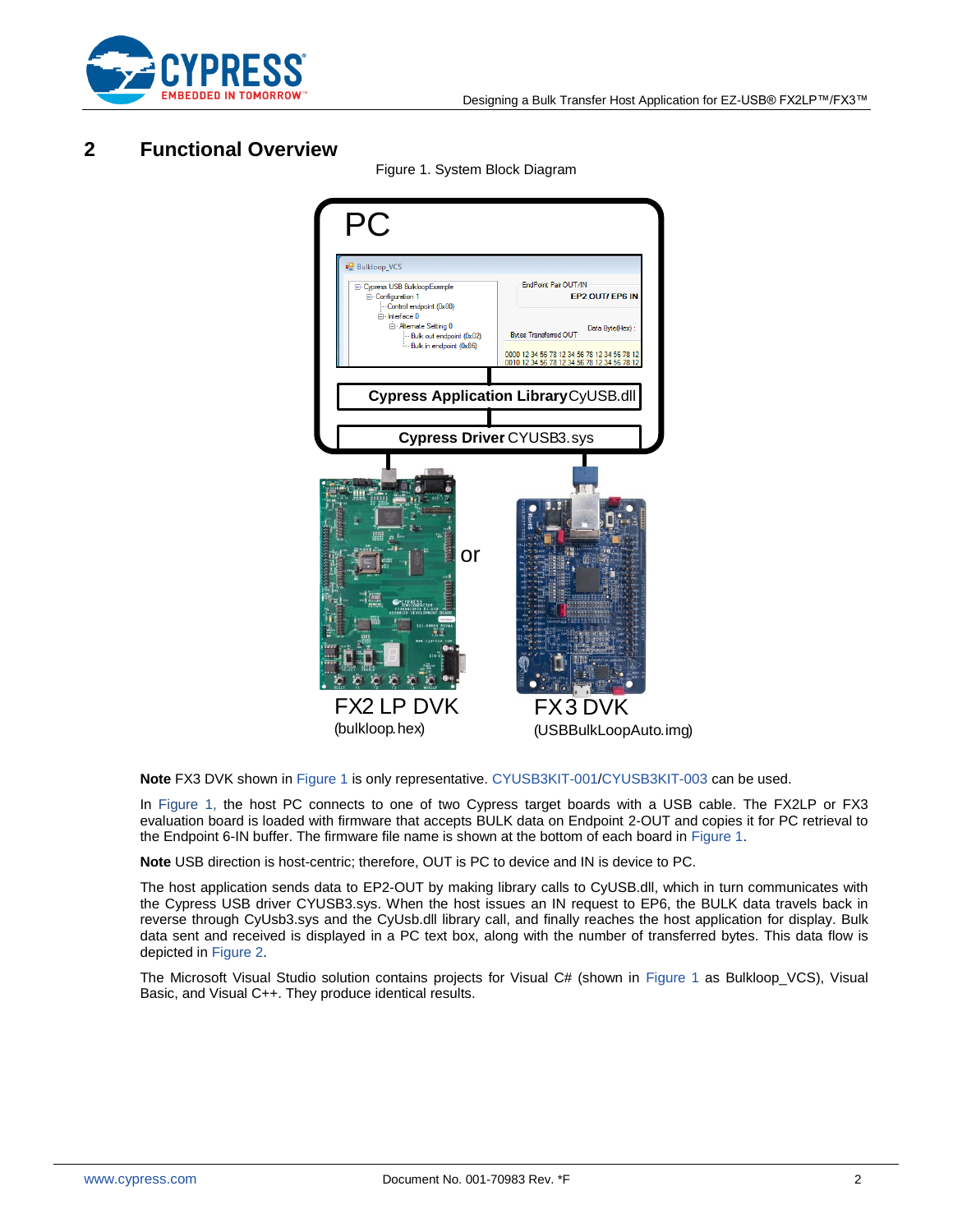<span id="page-2-2"></span>

#### Bulkloop.VCS Bulkloop.VB Bulkloop.VCPP CyUSB.dll CYUSB3.sys FX2LP or FX3 Board EP2-OUT EP6-IN PC

#### Figure 2. Bulkloop Data Flow

## <span id="page-2-3"></span><span id="page-2-0"></span>**3 Application Note Folder Layout**





Cypress provides suites of software tools to develop firmware and .NET-based applications to talk to the FX2LP and FX3 devices. For convenience, the files used in this application note are supplied in the accompanying zip file. To download the full tool suites, visit the [Cypress website.](http://www.cypress.com/?rID=34870)

[Figure 3](#page-2-3) shows the application note folder layout.

- **Bulkloop\_Solution**: This is a Microsoft .NET solution, which implements the bulkloop tester in three languages Visual Basic, Visual C#, and Visual C++.
- **Drivers**: When you plug in an FX2LP or FX3 development board for the first time, Windows asks for the location of a suitable driver. This folder contains drivers for Windows XP ("wxp"), Windows Vista ("wlh"), and Windows 7 ("win7"). Vista and Windows 7 drivers are provided for 32-bit systems ("x86") and 64-bit systems ("x64"). The driver is called cyusb3.sys and works for both FX3 and FX2LP. **Note** ezusb.sys and cyusb.sys are the legacy drivers distributed by Cypress for FX2LP family of devices. We do

not recommend ezusb.sys or cyusb.sys for new designs. For more details on migrating to cyusb3.sys, refer to Migration of an EZ-USB<sup>®</sup> [FX2LP™ Driver from CyUSB.sys to CyUSB3.sys.](http://www.cypress.com/knowledge-base-article/migration-ez-usb-fx2lp-driver-cyusbsys-cyusb3sys-kba92893?source=search&keywords=KBA92893)

- **Firmware**: This folder contains BULK loopback firmware for the FX2LP and FX3 boards. The source code is included so you can study, modify, and compile the code after downloading the full development suites.
- **USB Control Center**: This Visual C# application, taken from the [EZ-USB FX3 Software Development Kit](http://www.cypress.com/?rID=57990) (SDK), downloads FX2LP and FX3 firmware into the respective development boards. Preparing the USB Target

### <span id="page-2-1"></span>**3.1 Development Boards**

The FX2LP development board is included in the [FX2LP Development Kit.](http://www.cypress.com/?rID=14321) The FX3 board is included in the FX3 Development Kit [\(CYUSB3KIT-001](http://www.cypress.com/?rID=58321) or [CYUSB3KIT-003\)](http://www.cypress.com/?rID=99916). Before running the Windows code, a development board must be prepared to execute the loopback function shown on the right in [Figure 3.](#page-2-3) The companion .zip file to this application note contains two firmware directories, one for Cypress FX2LP (*Bulkloop\_FX2LP*) and the other for Cypress FX3 (*Bulkloop\_FX3*).

Before loading the loopback firmware, verify that the jumpers and switches are set according to [Table 1](#page-3-1) for the FX2LP board and [Table 2](#page-3-2)[/Table 3](#page-3-3) for the FX3 board.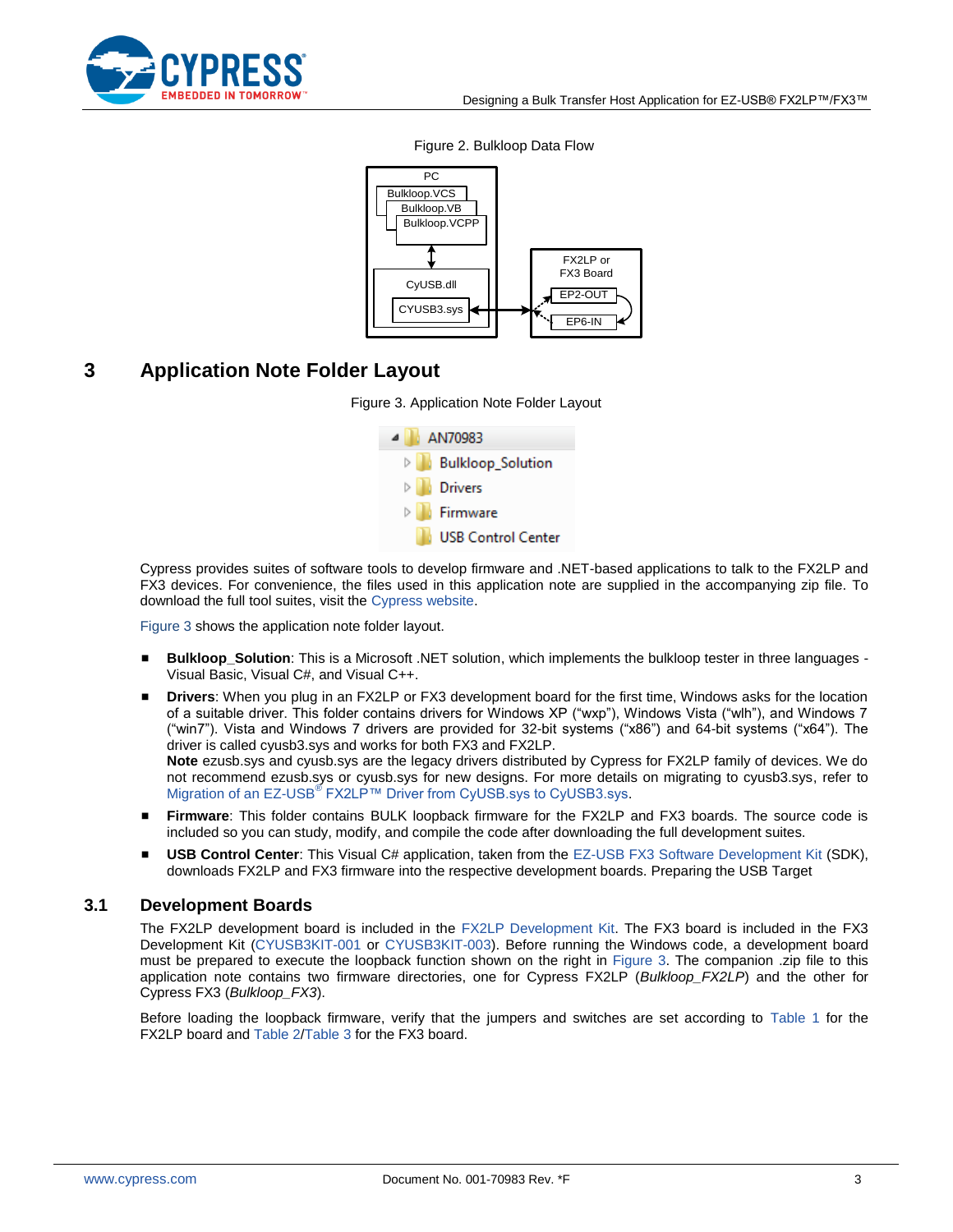

#### Table 1. FX2LP Evaluation Board Settings

<span id="page-3-1"></span>

| Jumper/Switch   | <b>Purpose</b>                        | <b>Setting</b>  |
|-----------------|---------------------------------------|-----------------|
| JP1, JP10       | 3.3 V to EZ-USB chip                  | IN, IN          |
| JP <sub>2</sub> | Vbus powered                          | IN              |
| JP3             | <b>Activates 4 LEDS</b>               | IN(x4)          |
| JP <sub>5</sub> | 3.3 V current monitor                 | IN              |
| JP6, JP7        | FX2LP memory map<br>$(int + ext RAM)$ | OUT, OUT        |
| JP8             | Secondary wakeup                      | $\mathsf{x}$    |
| SW <sub>1</sub> | Small/Large EEPROM                    | ΙX              |
| SW <sub>2</sub> | <b>EEPROM</b> enable                  | OFF (No EEPROM) |

#### Table 2. FX3 Evaluation Board (CYUSB3KIT-001) Settings

<span id="page-3-2"></span>

| Jumper/Switch       | <b>Purpose</b>      | <b>Setting</b>        |
|---------------------|---------------------|-----------------------|
| <b>PMODE</b> switch | Select USB download | 1,2: OFF(down),3,4: x |
| J96,J97             | Select USB download | Upper two pins (2-3)  |
| <b>J98</b>          | Select USB download | Unconnected           |
| J53                 | Vbus powered        | IN                    |

#### Table 3. FX3 Evaluation Board (CYUSB3KIT-003 Settings)

<span id="page-3-3"></span>

| Jumper/Switch  | <b>Purpose</b>                                       | <b>Setting</b> |
|----------------|------------------------------------------------------|----------------|
| l J3           | Development board is powered from USB 3.0 VBUS Short |                |
| J <sub>4</sub> | Select USB download                                  | Short          |
| J <sub>5</sub> | Deselect external SRAM                               | Open           |

When the boards are configured as shown in the tables, FX2LP and FX3 use internal logic to enumerate as a USB loader device, ready to download user firmware over USB.

### <span id="page-3-0"></span>**3.2 Download Firmware into Development Board Using USB Control Center**

Double-clicking the *CyControl.exe* file in the USB Control Center folder brings up the USB Control Center console. [Figure 4](#page-3-4) shows how the FX2LP or FX3 boards appear in the left panel device list.

<span id="page-3-4"></span>FX3 board appears as "Cypress USB Bootloader" (FX2LP board as "FX2LP Default Device: NO EEPROM") if the *CyUSB3.inf* file provided in the attachment is used.

Figure 4. USB Control Center Device List

|                                      | <b>T</b> USB Control Center |  |  |  |                   |  |  |
|--------------------------------------|-----------------------------|--|--|--|-------------------|--|--|
|                                      |                             |  |  |  | File Program Help |  |  |
|                                      |                             |  |  |  | io-do Xand        |  |  |
| 国· Cypress FX3 USB BootLoader Device |                             |  |  |  |                   |  |  |

If you do not see anything in the left panel, the development board may be configured incorrectly or the Windows driver may not be installed. Refer to th[e Appendix](#page-15-1) for details.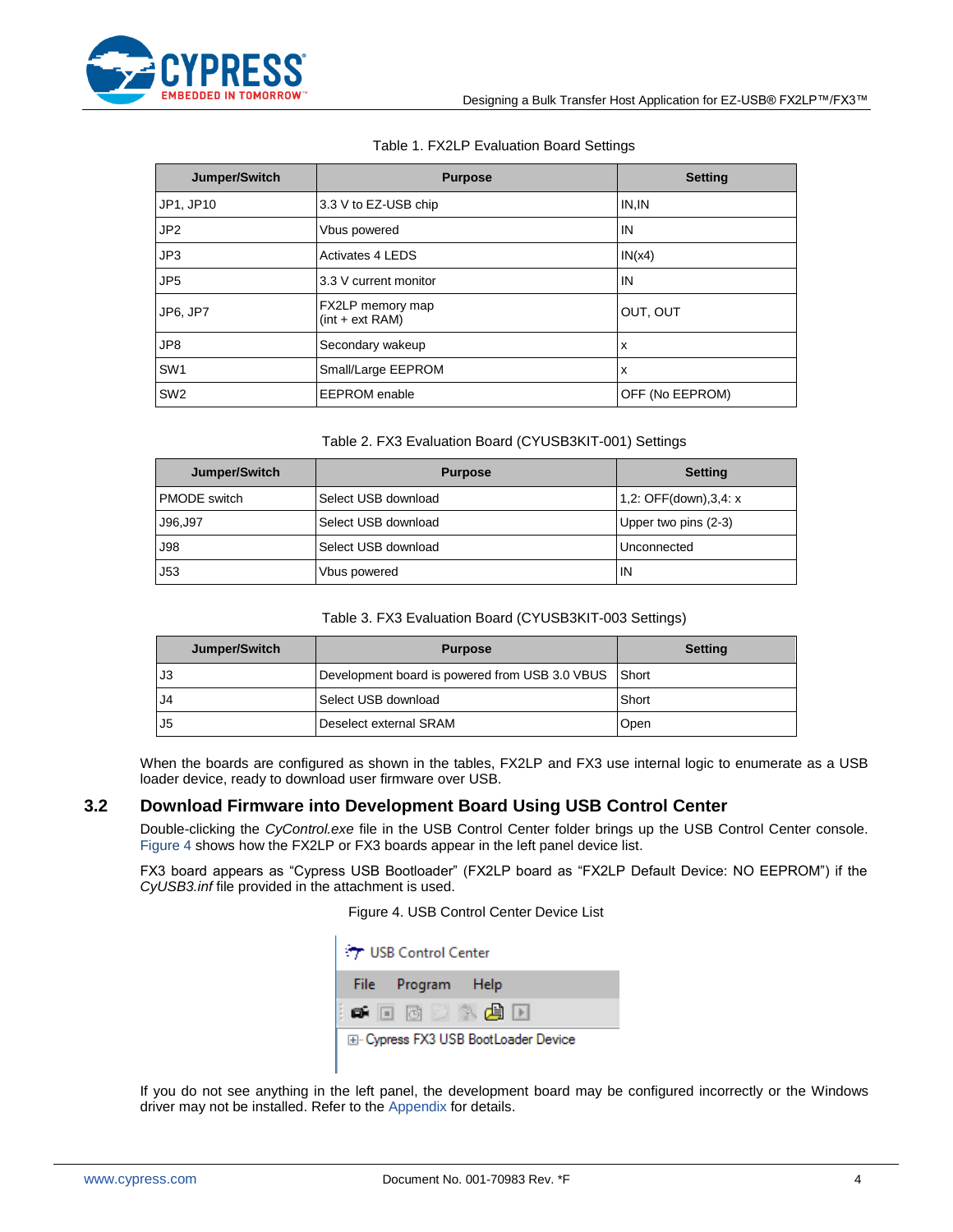

**Note** Some versions of the USB Control Center may list all connected USB devices in the left panel. To simplify the display, click the **Device Class Selection** tab and deselect all but the **Devices served by the CyUSB.sys drive…** checkbox.

To download the bulkloop firmware into a development board, select the board you are using [\(Figure 4\)](#page-3-4). Click the **Program** item, select either the FX2 or FX3 item, and select **RAM** to download the firmware into the on-chip program memory. Then navigate to the respective file as follows:

FX2: Firmware\Bulkloop\_Fx2LP\bulkloop.hex

FX3: Firmware\Bulkloop\_FX3\USBBulkLoopAuto\Debug\ USBBulkLoopAuto.img

<span id="page-4-0"></span>Double-click the file to load the firmware. The USB loader device is replaced by the USB loopback device shown in [Figure 5.](#page-4-0)



This is EZ-USB ReNumeration in action. After the bulkloop firmware loads, the development board automatically disconnects from the USB and reconnects as the device implemented by the downloaded firmware. The FX2LP or FX3 development board is now ready to serve as the USB loopback peripheral for the PC example code in this application note.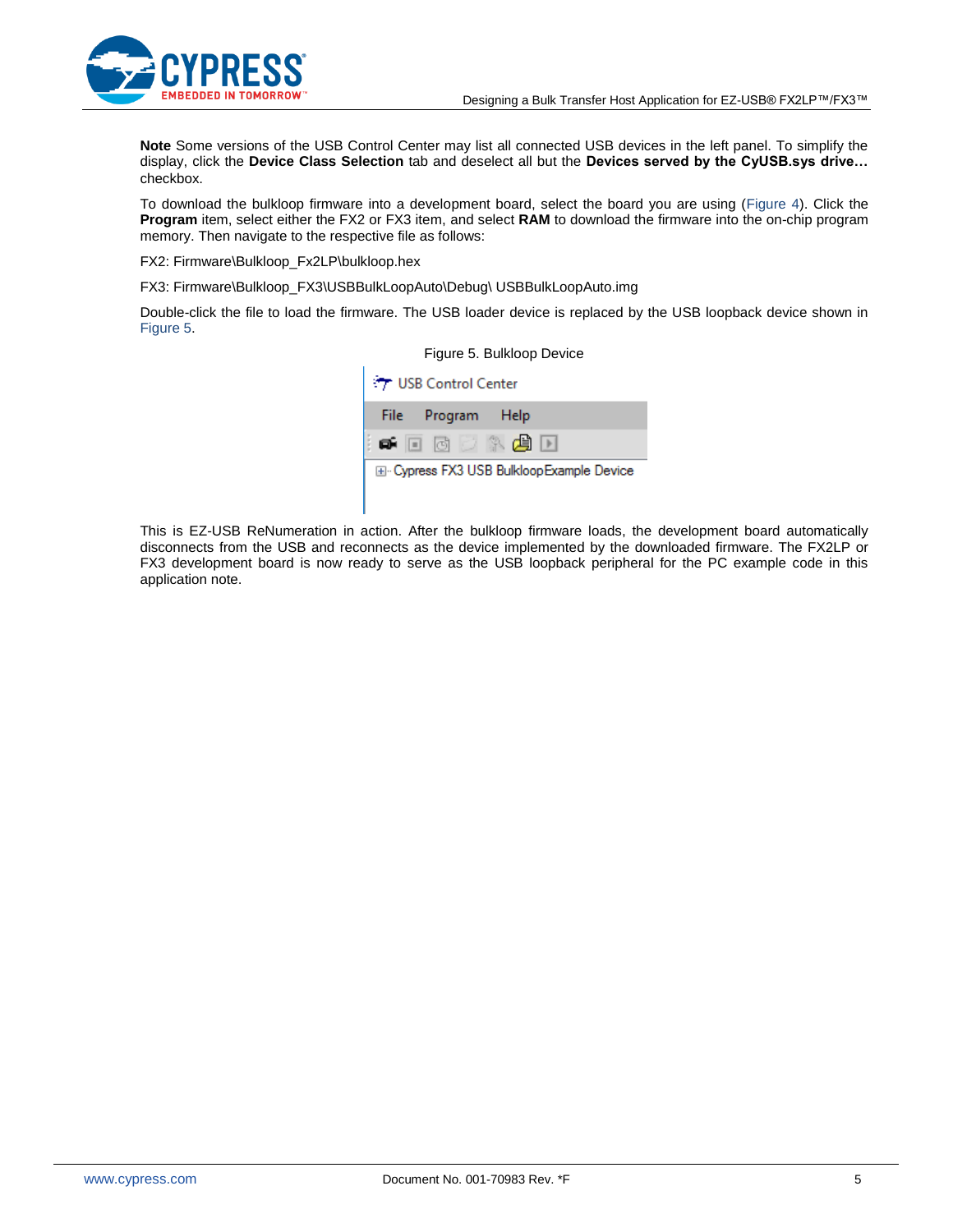

### <span id="page-5-0"></span>**4 Application Overview**

To test drive the application, double-click the executable file in the directory corresponding to your desired .NET language:

- VB\_Application\Application\Bulkloop\_VB.exe
- VC++\_Application\Application\Bulkloop\_VCPP.exe
- VCS Application\Application\Bulkloop VCS.exe

### <span id="page-5-2"></span><span id="page-5-1"></span>**4.1 Features**

[Figure 6](#page-5-2) shows the user interface of the Bulkloop applicatio[n.](#page-5-2)



Figure 6. User Interface

This application user interface is designed to show the following:

- **Status:** Reports whether the target device is currently connected or disconnected.
- **Endpoint Pair OUT/IN:** Endpoint pair on the target device, currently in use as OUT and IN endpoints for transferring data to and from the target. This is informational only (not user-editable), reflecting the settings in the source code.
- **Data Bytes (Hex)**: A user-selectable data pattern (maximum allowed length of eight nibbles or four bytes), which will be transferred in loopback fashion during bulkloop operation.
- **Bytes Transferred OUT:** The log of bytes transferred from the host PC to the target. Each line begins with the starting address of bytes in the line.
- **Bytes Transferred IN**: Same as OUT, except that the bytes transferred are IN bytes from the target to the host PC.
- **Number of Bytes transferred OUT**: Number of bytes transferred from the PC to the target.
- **Number of Bytes transferred IN**: Number of bytes transferred from the target to the PC.
- **Start/Stop**: Bulk-loop operation start/stop button.
- **DeviceTreeView**: Displays all the connected devices bound to Cyusb3.sys.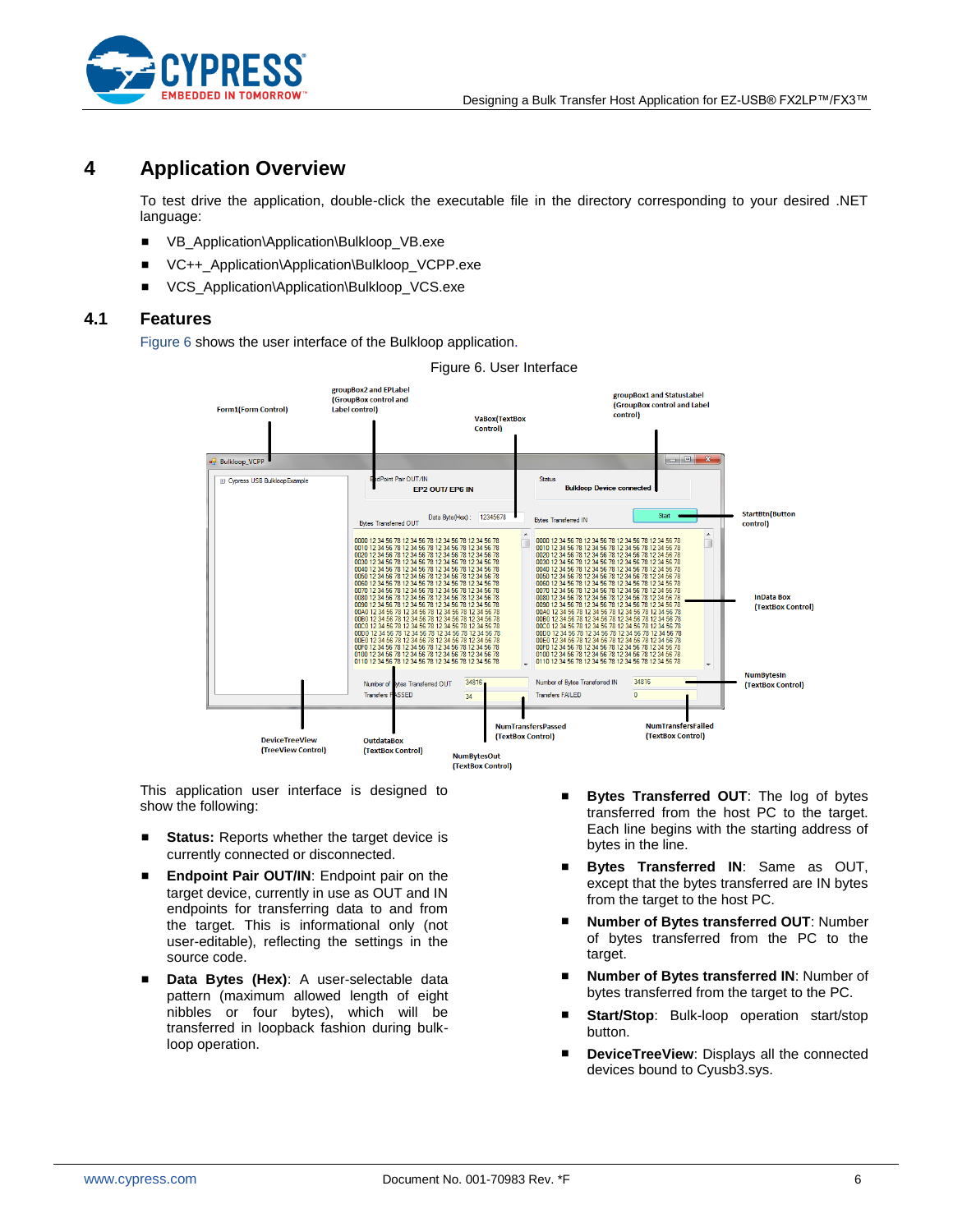

### <span id="page-6-0"></span>**4.2 Operating Instructions**

When a loopback device is detected, the Status box indicates "connected" and the left panel shows a tree indicating the internal organization of the USB device. You can enter a byte pattern to transfer or accept the default 0x12345678 byte pattern. Press the **Start** button; the loopback device sends and receives packets continuously.

| Figure 7. Data Transfer from Bulkloop Application |  |
|---------------------------------------------------|--|
|---------------------------------------------------|--|

| <b>Bulkloop_VCPP</b>          |                                                                                                                                                                                                                                                                                                                                                                                                                                                                                                                                                                                                                                      |          |                                                                                                                                                                                                                                                                                                                                                                                                                                                                                                                                                                                                                                      | $\mathbf{x}$<br>$\Box$<br><b>ISSUED</b> |
|-------------------------------|--------------------------------------------------------------------------------------------------------------------------------------------------------------------------------------------------------------------------------------------------------------------------------------------------------------------------------------------------------------------------------------------------------------------------------------------------------------------------------------------------------------------------------------------------------------------------------------------------------------------------------------|----------|--------------------------------------------------------------------------------------------------------------------------------------------------------------------------------------------------------------------------------------------------------------------------------------------------------------------------------------------------------------------------------------------------------------------------------------------------------------------------------------------------------------------------------------------------------------------------------------------------------------------------------------|-----------------------------------------|
| E-Cypress USB BulkloopExample | EndPoint Pair OUT/IN<br>EP2 OUT/ EP6 IN                                                                                                                                                                                                                                                                                                                                                                                                                                                                                                                                                                                              |          | <b>Status</b><br><b>Bulkloop Device connected</b>                                                                                                                                                                                                                                                                                                                                                                                                                                                                                                                                                                                    |                                         |
|                               | Data Byte(Hex)<br><b>Bytes Transferred OUT</b>                                                                                                                                                                                                                                                                                                                                                                                                                                                                                                                                                                                       | 12345678 | <b>Bytes Transferred IN</b>                                                                                                                                                                                                                                                                                                                                                                                                                                                                                                                                                                                                          | Start                                   |
|                               | 0000 12 34 56 78 12 34 56 78 12 34 56 78 12 34 56 78<br>0010 12 34 56 78 12 34 56 78 12 34 56 78 12 34 56 78<br>0020 12 34 56 78 12 34 56 78 12 34 56 78 12 34 56 78<br>0030 12 34 56 78 12 34 56 78 12 34 56 78 12 34 56 78<br>0040 12 34 56 78 12 34 56 78 12 34 56 78 12 34 56 78<br>0050 12 34 56 78 12 34 56 78 12 34 56 78 12 34 56 78<br>0060 12 34 56 78 12 34 56 78 12 34 56 78 12 34 56 78<br>0070 12 34 56 78 12 34 56 78 12 34 56 78 12 34 56 78<br>0080 12 34 56 78 12 34 56 78 12 34 56 78 12 34 56 78<br>0090 12 34 56 78 12 34 56 78 12 34 56 78 12 34 56 78<br>00A0 12 34 56 78 12 34 56 78 12 34 56 78 12 34 56 78 |          | 0000 12 34 56 78 12 34 56 78 12 34 56 78 12 34 56 78<br>0010 12 34 56 78 12 34 56 78 12 34 56 78 12 34 56 78<br>0020 12 34 56 78 12 34 56 78 12 34 56 78 12 34 56 78<br>0030 12 34 56 78 12 34 56 78 12 34 56 78 12 34 56 78<br>0040 12 34 56 78 12 34 56 78 12 34 56 78 12 34 56 78<br>0050 12 34 56 78 12 34 56 78 12 34 56 78 12 34 56 78<br>0060 12 34 56 78 12 34 56 78 12 34 56 78 12 34 56 77<br>0070 12 34 56 78 12 34 56 78 12 34 56 78 12 34 56 78<br>0080 12 34 56 78 12 34 56 78 12 34 56 78 12 34 56 78<br>0090 12 34 56 78 12 34 56 78 12 34 56 78 12 34 56 78<br>00A0 12 34 56 78 12 34 56 78 12 34 56 78 12 34 56 78 | $\blacktriangle$                        |
|                               | 00B0 12 34 56 78 12 34 56 78 12 34 56 78 12 34 56 78<br>00C0 12 34 56 78 12 34 56 78 12 34 56 78 12 34 56 78<br>00D0 12 34 56 78 12 34 56 78 12 34 56 78 12 34 56 77 12 34 56 78<br>00E0 12 34 56 78 12 34 56 78 12 34 56 78 12 34 56 78<br>00F0 12 34 56 78 12 34 56 78 12 34 56 78 12 34 56 78<br>0100 12 34 56 78 12 34 56 78 12 34 56 78 12 34 56 78<br>0110 12 34 56 78 12 34 56 78 12 34 56 78 12 34 56 778<br>Number of Bytes Transferred OUT                                                                                                                                                                                 | 34816    | 00B0 12 34 56 78 12 34 56 78 12 34 56 78 12 34 56 78<br>00C0 12 34 56 78 12 34 56 78 12 34 56 78 12 34 56 78<br>00D0 12 34 56 78 12 34 56 78 12 34 56 78 12 34 56 778<br>00E0 12 34 56 78 12 34 56 78 12 34 56 78 12 34 56 78<br>00F0 12 34 56 78 12 34 56 78 12 34 56 78 12 34 56 78<br>0100 12 34 56 78 12 34 56 78 12 34 56 78 12 34 56 78<br>0110 12 34 56 78 12 34 56 78 12 34 56 78 12 34 56 78<br>Number of Bytes Transferred IN                                                                                                                                                                                              | 34816                                   |
|                               | <b>Transfers PASSED</b>                                                                                                                                                                                                                                                                                                                                                                                                                                                                                                                                                                                                              | 34       | <b>Transfers FAILED</b>                                                                                                                                                                                                                                                                                                                                                                                                                                                                                                                                                                                                              | $\overline{0}$                          |

Press **Stop** to terminate the transfers. The byte counters can be used to measure USB transfer bandwidth for this application using various host controllers and PCs.

The remainder of this document describes the .NET language applications in detail.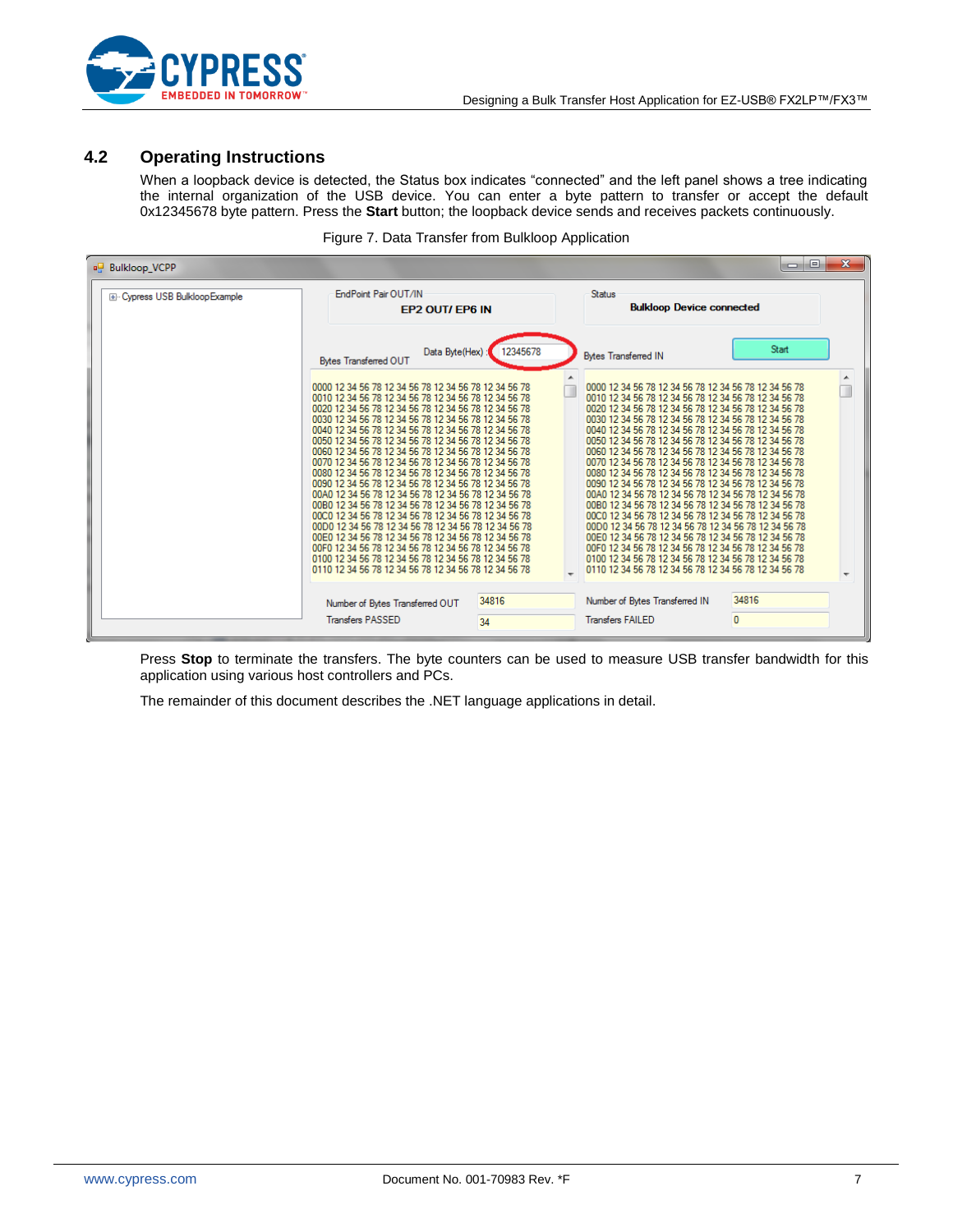

## <span id="page-7-0"></span>**5 Using the Cypress .NET Library**

### <span id="page-7-1"></span>**5.1 Adding a Reference to CyUSB.dll**

*CyUSB.dll* is a managed Microsoft .NET class library that provides a high-level programming interface to USB devices. You can access its classes and methods from any of the Microsoft Visual Studio.NET managed languages such as Visual Basic.NET, C#, Visual J#, and managed  $C++$ .

Figure 8. Application Development with CyUSB.dll



To use the Cypress library, perform these two steps:

- 1. Add a library reference to *CyUSB.dll* in your project.
- 2. Add a line in your source file to include the library in your program.

[Figure 9](#page-7-2) shows where the library references are listed in the Visual Basic, VC++, and VC# projects in the Bulkloop\_Exerciser solution. If expanding the reference item does not show CyUSB, right-click the project name, select the "reference" item, and browse to the folder containing *CyUSB.dll*. The projects supplied with this application note use the path C:\AN70983\CyUSB.dll. If you install the application note files elsewhere, these references need to be updated to match your file location.

All the projects in the solution compile when you click the **Build** button; any error messages apply to all three projects. You can limit error messages to the project you are using by excluding the other two projects from the "build" operation. In the Solution Explorer panel, right-click the solution name, select **Properties**, and uncheck the projects you wish to exclude from the build operation.

If you have multiple projects in the "build" operation, select the language version by rightclicking the project name and set it as the startup project. This is a quick way to switch between languages.

<span id="page-7-2"></span>Figure 9. Add CyUSB.dll Reference to All Three Projects

| o<br>Set as StartUp Project                                 |
|-------------------------------------------------------------|
| $\overline{X}$ + $\overline{X}$<br><b>Solution Explorer</b> |
| $\mathcal{L}$                                               |
| Search Solution Explorer (Ctrl+;)                           |
| Solution 'Bulkloop_Solution' (3 projects)                   |
| <b>VB</b> Bulkloop VB                                       |
| My Project<br>D                                             |
| <b>I-B</b> References<br>d                                  |
| ▷ C bin                                                     |
| ▷ ⊡obj                                                      |
| App.config                                                  |
| 国 Form1.vb<br>D                                             |
| <b>Ex Bulkloop_VCPP</b>                                     |
| <b>External Dependencies</b><br>d                           |
| <b>Header Files</b><br>▷<br>EП                              |
| <b>Resource Files</b><br>▷                                  |
| <b>Source Files</b><br>d<br>ET.                             |
| <b>■ ReadMe.txt</b>                                         |
| C# Bulkloop_VCS                                             |
| Properties<br>d                                             |
| ■ References<br>⊳                                           |
| 国 Form1.cs<br>d                                             |
| C#<br>Program.cs                                            |
|                                                             |
|                                                             |

Depending on the language, add a reference to the code at the top of the file according t[o Table 4.](#page-7-3)

Table 4. Reference Syntax for .NET Languages

<span id="page-7-3"></span>

| Language            | File     | <b>Added line</b>                                                                  |
|---------------------|----------|------------------------------------------------------------------------------------|
| <b>Visual Basic</b> | form1.vb | <b>Imports CyUSB</b>                                                               |
| Visual C#           | form1.cs | Using CyUSB                                                                        |
| Visual C++          | form1.h  | #using "\\.\Application\CyUSB.dll"<br>(or the respective path in your<br>computer) |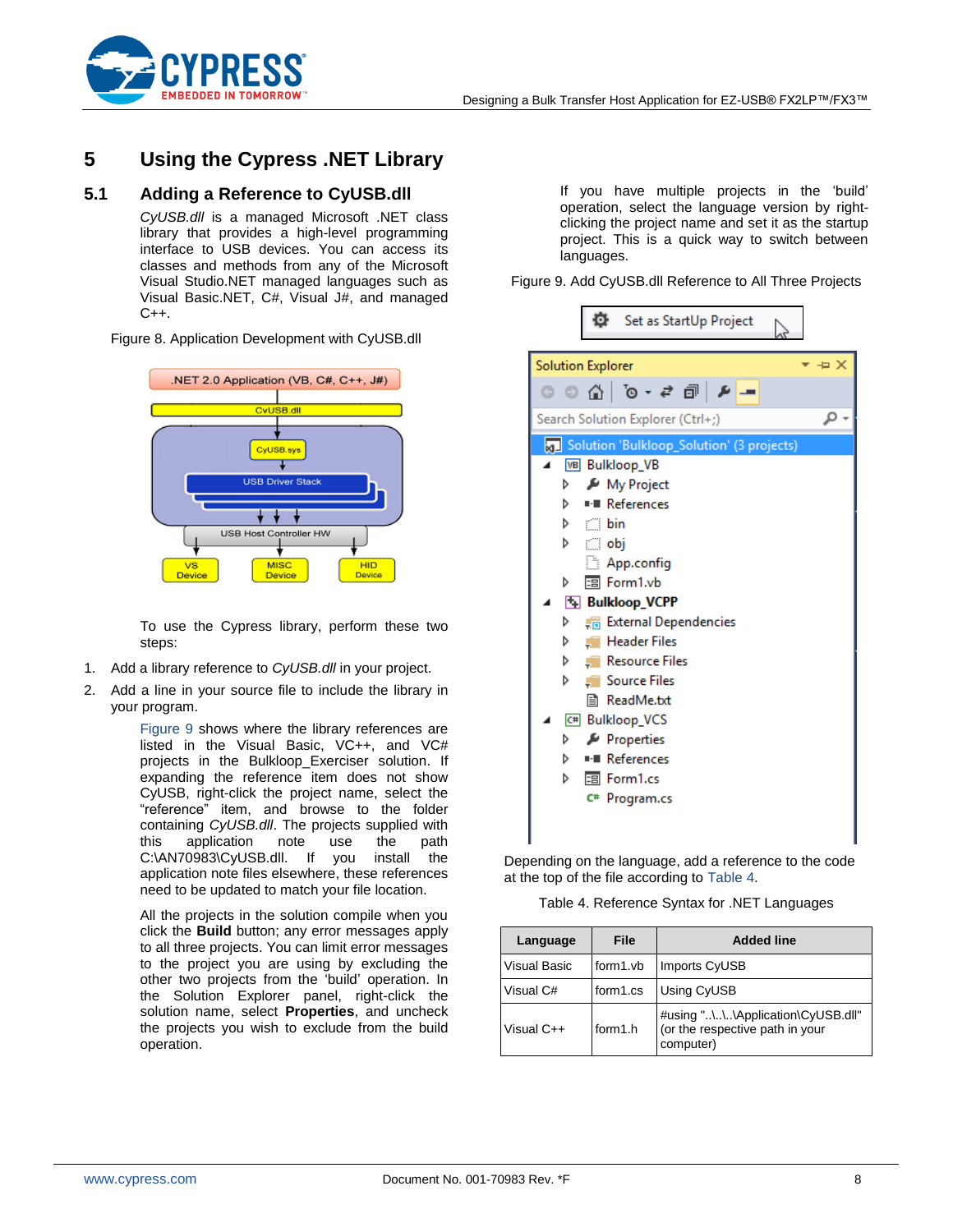

### <span id="page-8-0"></span>**5.2 Source Code Overview**

The following table explains the functionalities and important steps of the host application code.

#### Table 5. Code Overview

| <b>Action/Function</b>                 | <b>Description</b>                                                                                                                                                                                                                                                                                                                                                                                                                                                                                                                                                                                                                                                                                                                    | <b>CyUSB.dll API</b>                                                                                                                                                                                                                                                                                                                                                                                                                                                                                                                                            |
|----------------------------------------|---------------------------------------------------------------------------------------------------------------------------------------------------------------------------------------------------------------------------------------------------------------------------------------------------------------------------------------------------------------------------------------------------------------------------------------------------------------------------------------------------------------------------------------------------------------------------------------------------------------------------------------------------------------------------------------------------------------------------------------|-----------------------------------------------------------------------------------------------------------------------------------------------------------------------------------------------------------------------------------------------------------------------------------------------------------------------------------------------------------------------------------------------------------------------------------------------------------------------------------------------------------------------------------------------------------------|
| Object initialization                  | Creates and initializes instances of the classes<br>USBDeviceList, CyUSBDevice, CyBulkEndPoint, and<br>other required variables.<br>"usbDevices" represents a dynamic list of USB devices<br>п<br>that are accessible via the class library. It populates itself<br>with USBDevice objects representing all USB devices<br>bound to Cyusb3.sys, served by the device selector<br>mask, "DEVICES CYUSB".                                                                                                                                                                                                                                                                                                                               | USBDeviceList represents a dynamic list of<br>■<br>USB devices that are accessible via the class<br>library. When an instance of USBDeviceList is<br>created, it populates itself with USBDevice<br>objects representing all the USB devices<br>served by the indicated device selector mask.<br>These USBDevice objects are initialized<br>correctly and are ready for use.<br>The CyUSBDevice class represents a USB<br>п<br>device attached to the Cyusb3.sys device<br>driver.<br>CyBulkEndPoint is a subclass of the<br>■<br>CyUSBEndPoint abstract class. |
| Device attach and<br>removal detection | When the connection between the host and the target<br>п<br>hardware is established, the event_handler function<br>usbDevices_DeviceAttached() is called.<br>When the target device is disconnected, the<br>п<br>event_handler function usbDevices_DeviceRemoved() is<br>called.<br>Both of these event handlers in turn call function<br>■<br>RefreshDevice().                                                                                                                                                                                                                                                                                                                                                                       |                                                                                                                                                                                                                                                                                                                                                                                                                                                                                                                                                                 |
| RefreshDevice()                        | Instantiates "myDevice" with the device of interest, based<br>п<br>on the VID and PID of the device. The bulkloop firmware<br>used in this example uses the VID/PID: 0x04B4/0x00F0.<br>If there are multiple devices with this VID/PID,<br>п<br>"myDevice" will be instantiated with the handle to the first<br>connected device.<br>п<br>Enables or disables the status label and the Start/Stop<br>button.<br>п<br>If the device of interest is found, instantiates the<br>"BulkOutEndpt" and "BulkInEndpt" with endpoints EP2<br>and EP6, respectively, because the bulkloop firmware in<br>this example uses the same endpoints.<br>Clears and updates the tree view with the latest list of<br>п<br>devices bound to Cyusb3.sys. | USBDeviceList[int VID, int PID]: This index<br>■<br>operator provides access to elements of the<br>USBDeviceList based on the VendorID and<br>ProductID properties of the USBDevice objects<br>in the list.<br>■<br>EndpointOf( byte addr ): Returns the<br>CyUSBEndPoint object whose Address<br>property is equal to addr. Returns null if no<br>endpoint with Address = addr is found.                                                                                                                                                                       |
| Data Transfer<br>Operation             | StartBtn_Click() eventhandler is invoked on clicking the<br>■<br>Start button<br>This function first takes the user's value from the 'Data<br>■<br>Bytes(Hex)' field of the application user interface,<br>changes the text of the button to "Stop", and starts the<br>thread "tXfers" where the data communication is actually<br>carried out.<br>The other parent thread only take cares of application<br>п<br>user interface events and other OS events.<br>If the thread is already running, this eventhandler aborts<br>п<br>the thread and changes the text of the button back to<br>"Start".                                                                                                                                  |                                                                                                                                                                                                                                                                                                                                                                                                                                                                                                                                                                 |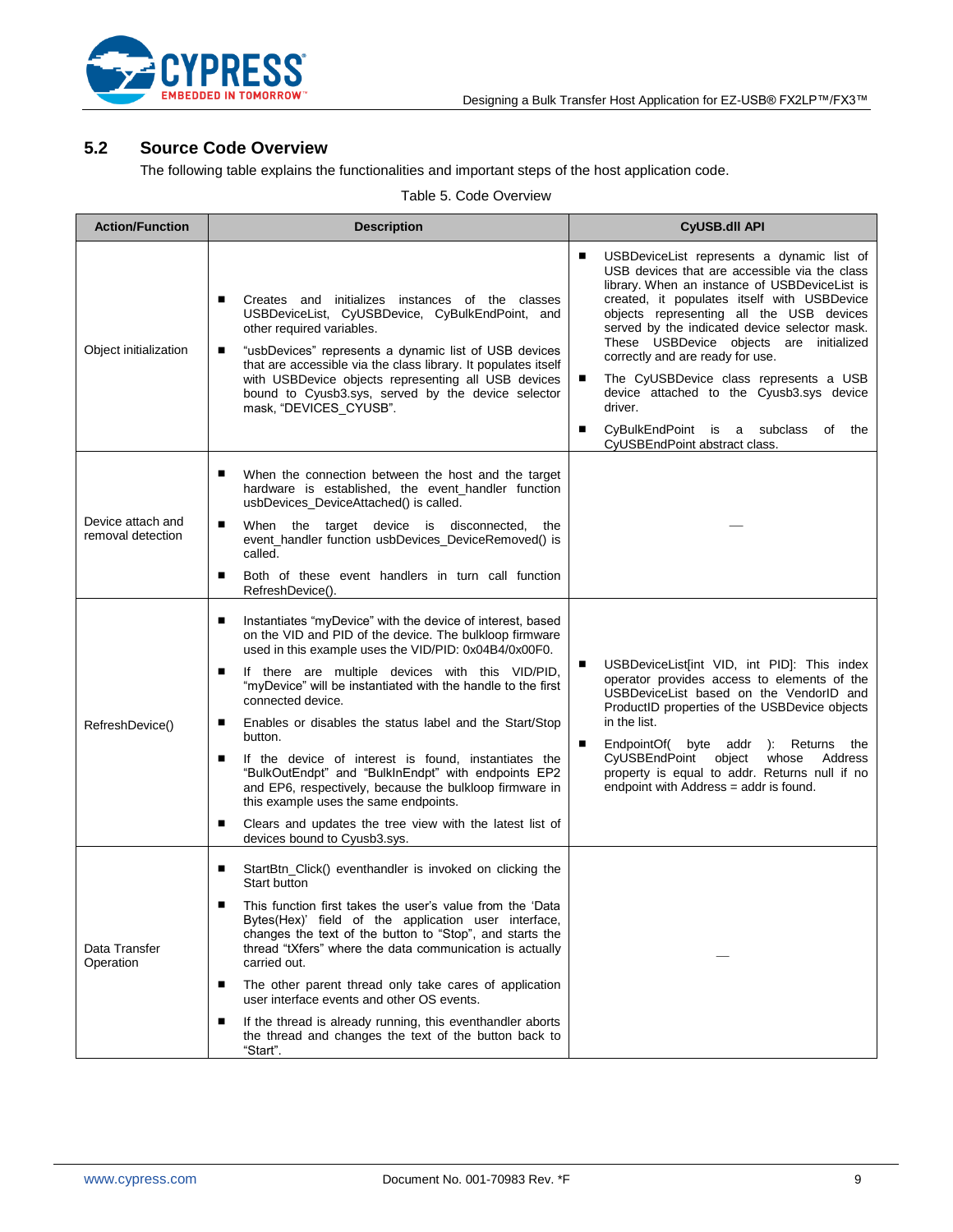

| <b>Action/Function</b> | <b>Description</b>                                                                                                                                                                                             | <b>CyUSB.dll API</b>                                                                                                                                                                                                                                                                                                                                                                                                                                                                                          |
|------------------------|----------------------------------------------------------------------------------------------------------------------------------------------------------------------------------------------------------------|---------------------------------------------------------------------------------------------------------------------------------------------------------------------------------------------------------------------------------------------------------------------------------------------------------------------------------------------------------------------------------------------------------------------------------------------------------------------------------------------------------------|
| TransfersThread()      | Calls SetOutputData() to set up the data for OUT<br>transfers.<br>After the thread is started, data transfers in the OUT and<br>ш<br>IN direction are started using the XferData() API.                        | XferData(ref byte[] buf, ref int len): The XferData<br>method sends or receives len bytes of data from/into<br>buf. This is the primary I/O method of the library for<br>transferring data. It performs synchronous (blocking)<br>I/O operations and does not return until the<br>transaction completes or the endpoint's TimeOut<br>has elapsed. Returns true if the transaction<br>successfully completes before TimeOut has<br>elapsed. The number of bytes actually transferred is<br>passed back in len. |
| SetOutputData()        | It takes the user-given data in the 'Data Bytes(Hex)' field<br>п<br>of the application user interface and fills the 'outData[]'<br>buffer with these bytes, which are transferred out in the<br>OUT transfers. |                                                                                                                                                                                                                                                                                                                                                                                                                                                                                                               |
| StatusUpdate()         | This is the call back function for updating the UI and is<br>п<br>called from TransfersThread. This updates the textboxes<br>in the UI with the Bytes transferred and number of Bytes<br>transferred.          |                                                                                                                                                                                                                                                                                                                                                                                                                                                                                                               |

### <span id="page-9-0"></span>**5.3 Asynchronous Communication**

This application uses synchronous communication to move data between the host and the target. In this method, the data transfer function "XferData" does not return until the full data is transferred. In other words, the application is blocked until the full data transfer completes. After that, the next data transfer operation starts. This method is suitable for most applications. But with applications that need to use the full data bandwidth available for transfers, the more advanced asynchronous communication method is used. Asynchronous transfers are more complex, suitable for advanced users. The "Streamer" example that comes with the Cypress USBSuite shows how to use the asynchronous communication method.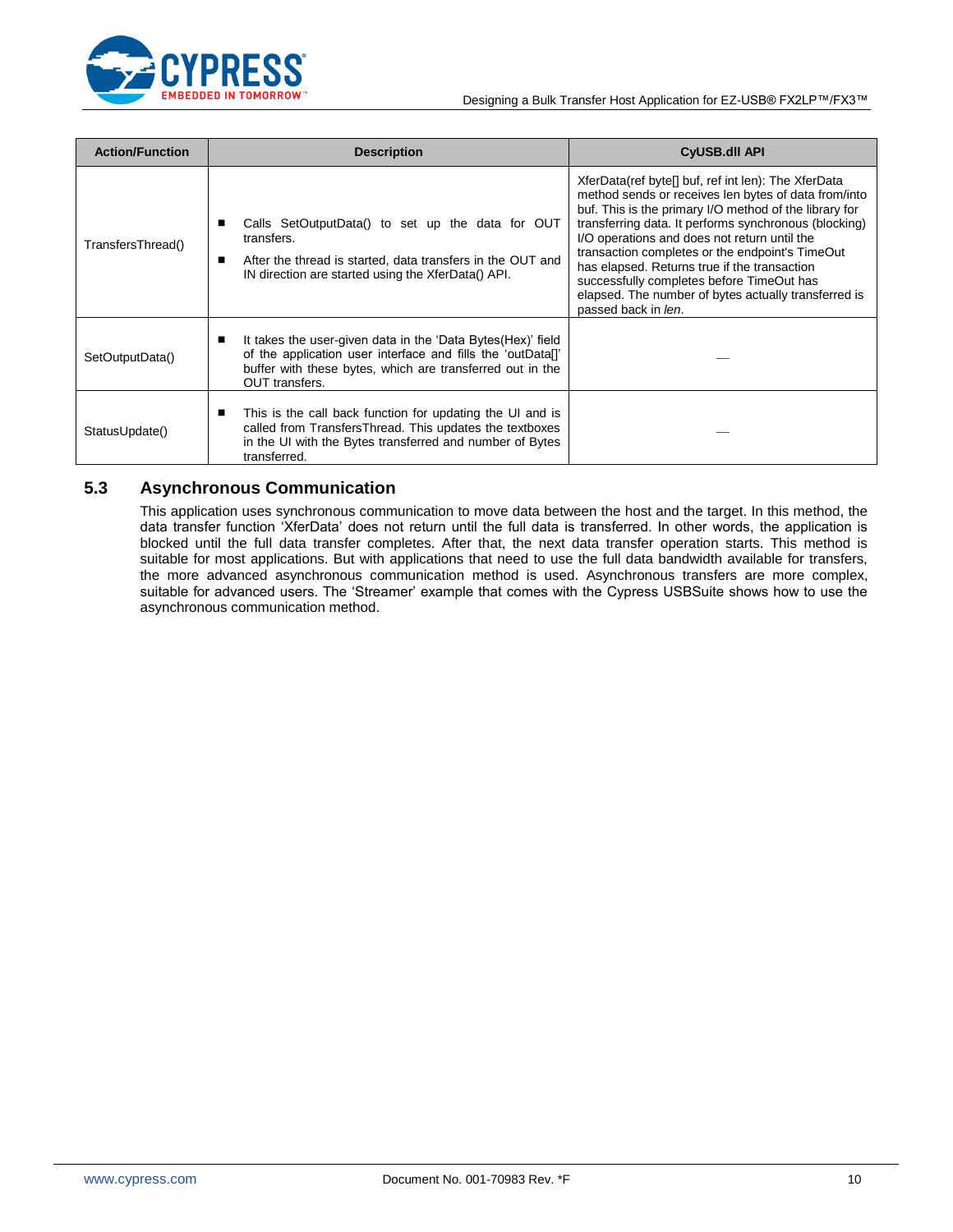

### <span id="page-10-0"></span>**6 Firmware**

The firmware configures the endpoints and the interface to carry out bulk data loopback operation. Two endpoints are configured to handle bulk transfer: the OUT endpoint and IN endpoint. Data sent from the host is stored in an OUT endpoint buffer. This data is transferred to the IN endpoint and then sent back to the host on request.

### <span id="page-10-1"></span>**6.1 FX2LP Bulkloop Firmware**

The following code snippets explain important code functionalities of the FX2LP bulkloop firmware.

| <b>Action</b>             | <b>Description</b>                                                                                                                                                                                                                                                                                                                                                                                     | <b>Code Snippets</b>                                                     | <b>Function</b><br><b>Name</b> | <b>File Name</b> |
|---------------------------|--------------------------------------------------------------------------------------------------------------------------------------------------------------------------------------------------------------------------------------------------------------------------------------------------------------------------------------------------------------------------------------------------------|--------------------------------------------------------------------------|--------------------------------|------------------|
| Descriptor<br>Information | VID: 0x04B4<br>■<br>PID: 0x00F0<br>■<br>Device class: Vendor<br>п<br>Number of configurations: 1<br>■<br>Number of interfaces: 1<br>■<br>Number of endpoints: 2<br>Endpoints supported:<br>■<br>EP2 BULK OUT, 512 byte maxpacket size<br>□<br>о<br>EP6 BULK IN, 512 bytes maxpacket size                                                                                                               |                                                                          |                                | dscr.a51         |
| Initialization            | Different component initialization of the FX2LP-<br>п<br>based target is done in the TD_Init() function. This<br>function is called from main() for initialization.<br>Sets the CPU clock to 48 MHz                                                                                                                                                                                                    | $CPUCS = (CPUCS &$<br>$~\sim$ bmCLKSPD)  <br>bmCLKSPD1);                 |                                |                  |
|                           | Configures the interface of the FX2LP.<br>п<br>FX2LP is configured in the slave FIFO mode<br>■<br>Interface clock is chosen to be internal 48MHz clock.                                                                                                                                                                                                                                                | IFCONFIG $ = 0x40$ ;                                                     |                                |                  |
|                           | The endpoints are configured as follows:<br>Endpoint 2 - OUT, Bulk, double buffered, 512 bytes<br>■<br>Endpoint 6 - IN, Bulk, double buffered, 512 bytes<br>п                                                                                                                                                                                                                                          | EP2CFG = $0xA2;$<br>SYNCDELAY;<br>EP6CFG = $0 \times E2$ ;<br>SYNCDELAY; | $TD_$ lnit()                   | bulkloop.c       |
|                           | The OUT endpoints, after configuring, need to be<br>■<br>armed to accept packets from the host. Because the<br>endpoints are double-buffered, two packets must be<br>skipped to arm the endpoint. Arming is essentially<br>freeing up the buffers and making them available to<br>the host to receive packets.<br>By writing a '1' to bit 7 of the byte count register, the<br>■<br>packet is skipped. | $EP2BCL = 0x80;$<br>SYNCDELAY;<br>$EP2BCL = 0x80;$<br>SYNCDELAY;         |                                |                  |
|                           | Enables the AUTO pointer used for data transfer in<br>п<br>the TD_Poll function.                                                                                                                                                                                                                                                                                                                       | AUTOPTRSETUP $ = 0x01;$                                                  |                                |                  |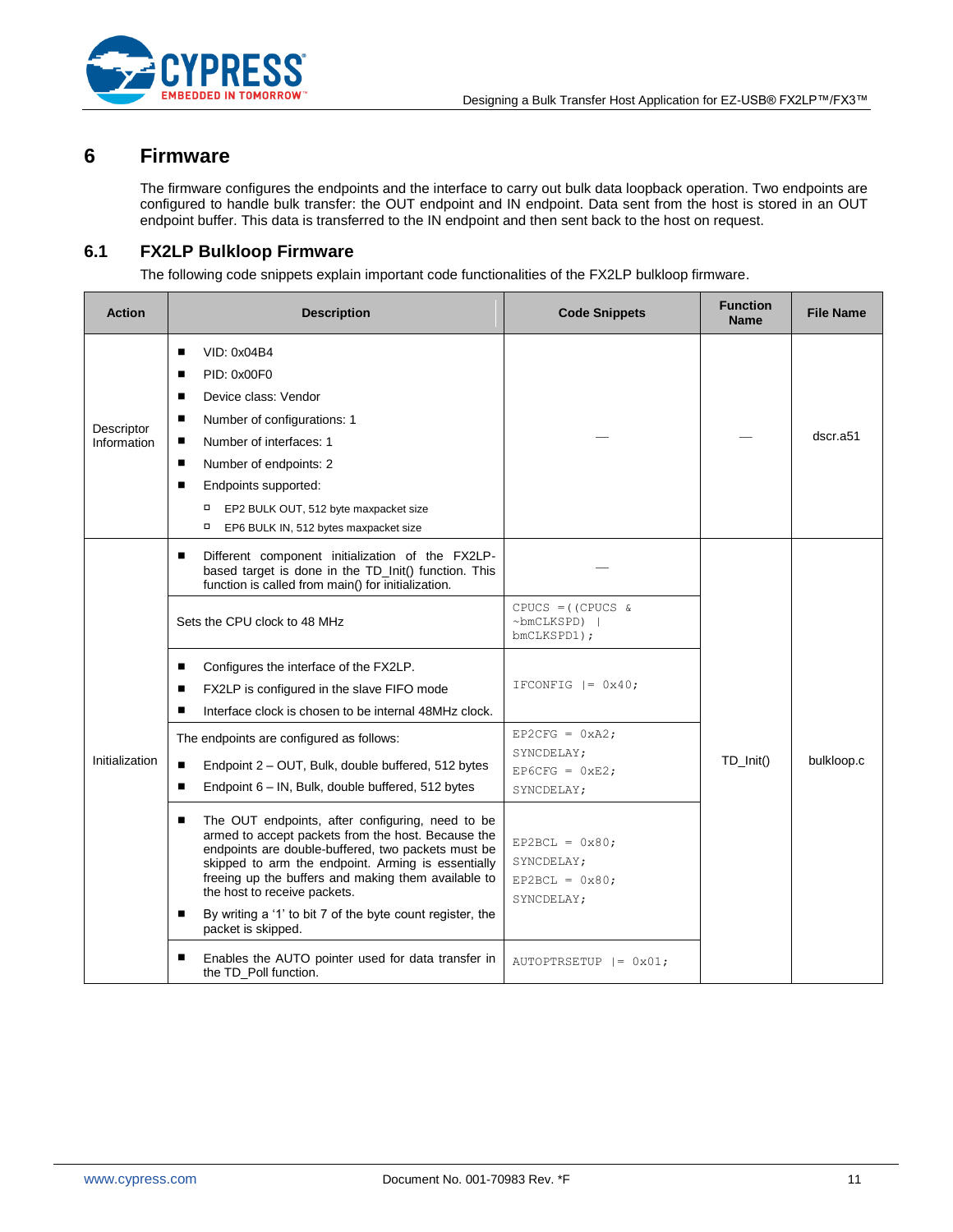

|                  | <b>Description</b>                                                                                                                                                                                                                                                                                                                                                                   | <b>Code Snippets</b>                                                                      | <b>Function</b><br><b>Name</b> | <b>File Name</b> |
|------------------|--------------------------------------------------------------------------------------------------------------------------------------------------------------------------------------------------------------------------------------------------------------------------------------------------------------------------------------------------------------------------------------|-------------------------------------------------------------------------------------------|--------------------------------|------------------|
|                  | ٠<br>The bulkloop implementation is carried out in the TD_Poll()<br>function. This function is called repeatedly when the device is<br>idle                                                                                                                                                                                                                                          |                                                                                           |                                |                  |
|                  | Checks Endpoint 2 to see if it has data. This is done by<br>٠<br>reading the Endpoint 2 empty bit in the endpoint status<br>register (EP2468STAT).                                                                                                                                                                                                                                   | if (! (EP2468STAT &<br>bmEP2EMPTY))<br>$\left\{ \right.$                                  |                                |                  |
|                  | If Endpoint 2 has data (sent from the host), checks the<br>capability of Endpoint 6 to receive the data. This is done by<br>reading the endpoint 6 'Full' flag indicated by a full bit in the<br>endpoint status register.                                                                                                                                                           | if (! (EP2468STAT &<br>$b$ mEP6FULL $)$ )<br>$\{$<br>$\mathcal{E}$                        |                                |                  |
|                  | If Endpoint 6 is not full, then the data is transferred.<br>п                                                                                                                                                                                                                                                                                                                        | $\mathcal{E}$                                                                             |                                |                  |
| Data<br>Loopback | To transfer data, the data pointers are initialized to the<br>п<br>corresponding buffers. The first auto pointer is initialized to<br>the first byte of the Endpoint 2 FIFO buffer.                                                                                                                                                                                                  | $APTR1H = MSB$ (<br>&EP2FIFOBUF );<br>$APTR1L = LSB($<br>&EP2FIFOBUF);                    |                                |                  |
|                  | The second auto pointer is initialized to the first byte of the<br>п<br>Endpoint 6 FIFO buffer.                                                                                                                                                                                                                                                                                      | $AUTOPTRH2 = MSB$ (<br>&EP6FIFOBUF);<br>$AUTOPTRL2 = LSB($<br>&EP6FIFOBUF );              | TD_Poll()                      | bulkloop.c       |
|                  | The number of bytes to be transferred is read from the byte<br>п<br>count registers of Endpoint 2. The EP2BCL and EP2BCH<br>registers contain the number of bytes written into the FIFO<br>buffer by the host. These two registers give the byte count of<br>the data transferred to the FIFO IN and OUT transaction as<br>long as the data is not committed to the peripheral side. | $count = (EP2BCH << 8)$<br>+ EP2BCL;                                                      |                                |                  |
|                  | Because auto pointers are enabled, the pointers increment<br>п<br>automatically and the statement EXTAUTODAT2<br>EXTAUTODAT1 transfers data from Endpoint 2 to Endpoint 6.<br>Each time this statement is executed, the auto pointer is<br>incremented. This statement is executed repeatedly to<br>transfer each byte from Endpoint 2 to 6.                                         | for( $i = 0x0000; i <$<br>$count; i++)$<br>EXTAUTODAT2 =<br>EXTAUTODAT1;                  |                                |                  |
|                  | After the data is transferred, Endpoint 2 must be re-armed to<br>п<br>accept a new packet from the host. Endpoint 6 is "committed",<br>that is, the FIFO buffers are made available to the host for<br>reading data from Endpoint 6                                                                                                                                                  | $EP6BCH = EP2BCH$ ;<br>SYNCDELAY;<br>$EP6BCL = EP2BCL;$<br>SYNCDELAY;<br>$EP2BCL = 0x80;$ |                                |                  |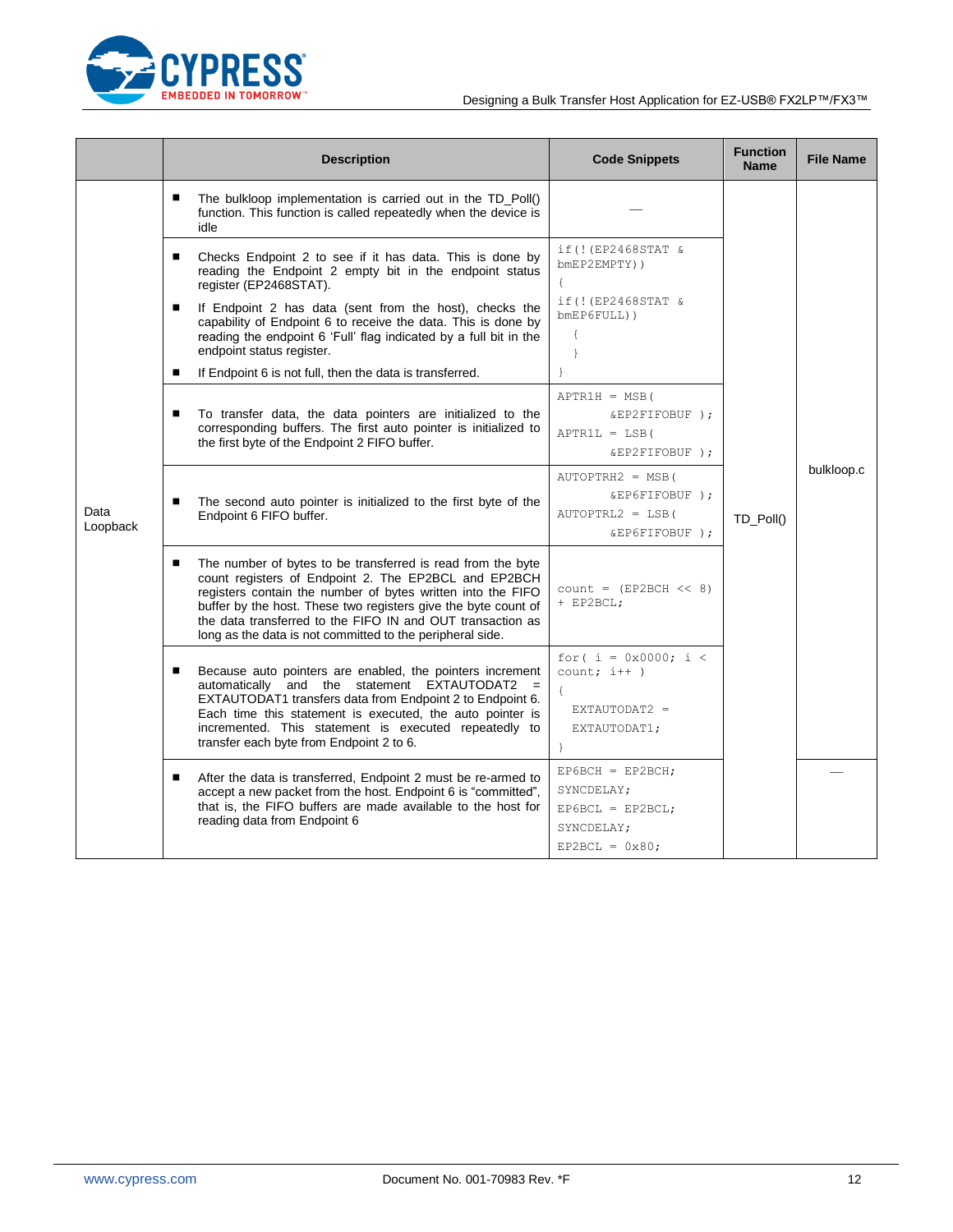

## <span id="page-12-0"></span>**6.2 FX3 Bulkloop Firmware**

The following code snippets explain code functionalities of the FX3 bulkloop firmware.

|                           | <b>Description</b>                                                                                                                                                                                                                                                                                                                                                                                                                                                                                                                                                                                                                                                                                                                                                                                          | <b>FX3 APIS</b>                                                                                                                                                                                                                               | <b>Function Name</b>        | <b>File name</b> |
|---------------------------|-------------------------------------------------------------------------------------------------------------------------------------------------------------------------------------------------------------------------------------------------------------------------------------------------------------------------------------------------------------------------------------------------------------------------------------------------------------------------------------------------------------------------------------------------------------------------------------------------------------------------------------------------------------------------------------------------------------------------------------------------------------------------------------------------------------|-----------------------------------------------------------------------------------------------------------------------------------------------------------------------------------------------------------------------------------------------|-----------------------------|------------------|
| Descriptor<br>Information | VID: 0x04B4<br>п<br>PID: 0x00F0<br>■<br>Device class: Vendor<br>■<br>Number of configurations: 1<br>■<br>Number of interfaces: 1<br>п<br>п<br>Number of endpoints: 2<br>Endpoints supported:<br>п<br>EP2 BULK OUT, maxpacket size of 1024 byte for<br>SS, 512 byte for HS<br>о<br>EP6 BULK IN, maxpacket size of 1024 bytes for<br>SS, 512 byte for HS                                                                                                                                                                                                                                                                                                                                                                                                                                                      |                                                                                                                                                                                                                                               |                             | cyfxbulklpdscr.c |
|                           | FX3 device is initialized<br>■<br>Sets the functional mode of the 61 I/O pins<br>п<br>available in FX3<br>The RTOS kernel is invoked next from the<br>■<br>main(). This is a non-returning call and sets up<br>the Threadx kernel. This function needs to be<br>invoked as the last function from the main ()<br>function                                                                                                                                                                                                                                                                                                                                                                                                                                                                                   | CyU3PDeviceInit()<br>CyU3PDeviceConfigureI<br>OMatrix()<br>CyU3PKernelEntry()                                                                                                                                                                 | main()                      |                  |
|                           | FX3 application definition function is invoked<br>п<br>from the system module after the device and all<br>the modules are initialized. The application<br>threads and other required OS primitives can be<br>created here. At least one thread must be<br>created. This function should not be explicitly<br>invoked.<br>BulkLpAppThread_Entry is the application<br>П<br>thread created.                                                                                                                                                                                                                                                                                                                                                                                                                   | CyU3PThreadCreate()                                                                                                                                                                                                                           | CyFxApplicationDef<br>ine() |                  |
| Initialization            | CyFxBulkLpAppInDebugInit()<br>initializes<br>п<br>the<br>debug module<br>CyFxBulkLpAppInInit() initializes the bulkloop<br>п<br>application                                                                                                                                                                                                                                                                                                                                                                                                                                                                                                                                                                                                                                                                 |                                                                                                                                                                                                                                               | BulkLpAppThread_<br>Entry() | cyfxbulklpauto.c |
|                           | Starts the USB device mode driver in the USB<br>3.0 platform and creates the DMA channels<br>required for the control endpoint<br>Registers a USB setup request handler with the $\blacksquare$<br>п<br>USB driver.<br>Registers a USB event callback function with the<br>п<br>USB driver. CyFxBulkLpAppInUSBEventCB is<br>registered in this application.<br>Registers a USB 3.0 LPM request handler<br>п<br>callback.<br>Registers USB descriptors with the USB driver.<br>п<br>The driver is capable of remembering one<br>descriptor each of the various supported types $\blacksquare$<br>as well as up to eight different string descriptors.<br>The driver only stores the descriptor pointers<br>that are passed into this function; it does not<br>make copies of the descriptors. Therefore, the | п<br>CyU3PUsbStart()<br>CyU3PUsbRegisterS<br>etupCallback()<br>$\blacksquare$<br>CyU3PUsbRegisterE<br>ventCallback()<br>п<br>CyU3PUsbRegisterL<br>PMRequestCallback<br>( )<br>$\blacksquare$<br>CyU3PUsbSetDesc()<br>CyU3PConnectState<br>( ) | CyFxBulkLpAppInIn<br>it()   |                  |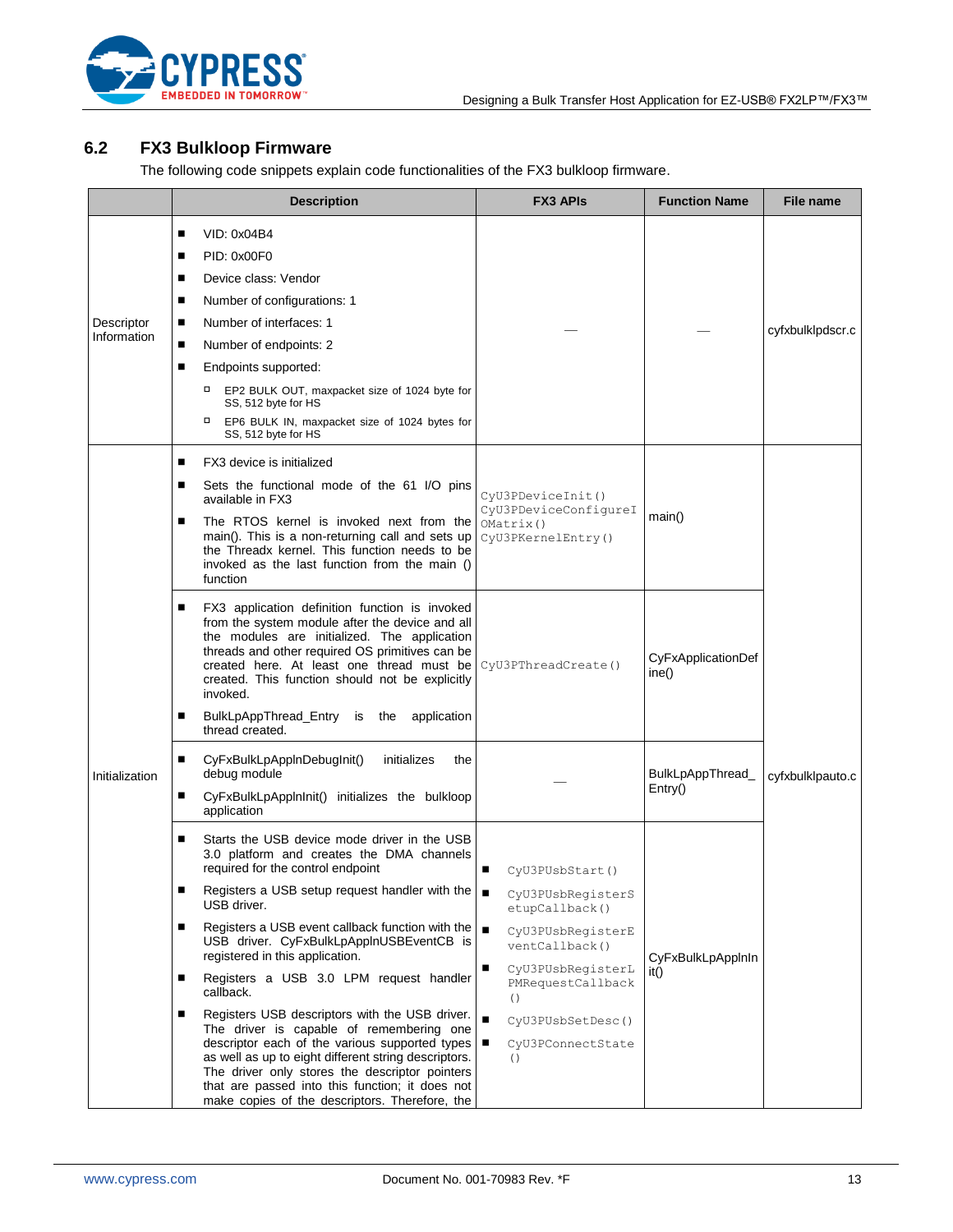

|                  | <b>Description</b> |                                                                                                                                                                                                                                                                                                                                                   |  | <b>FX3 APIS</b>                                             | <b>Function Name</b>          | File name |
|------------------|--------------------|---------------------------------------------------------------------------------------------------------------------------------------------------------------------------------------------------------------------------------------------------------------------------------------------------------------------------------------------------|--|-------------------------------------------------------------|-------------------------------|-----------|
|                  |                    | caller should not free up these descriptor buffers<br>while the USB driver is active.                                                                                                                                                                                                                                                             |  |                                                             |                               |           |
|                  |                    | Enable/disable the USB connection.<br><b>This</b><br>function is used to enable or disable the USB<br>PHYs on the USB 3.0 platform and to control the<br>connection to the USB host in that manner.                                                                                                                                               |  |                                                             |                               |           |
|                  |                    | CyFxBulkLpApplnStart () is called upon Set  ■<br>Configuration event, which in turn configures<br>USB endpoint's properties.                                                                                                                                                                                                                      |  | CyU3PSetEpConfig(                                           | CyFxBulkLpAppInS<br>tart()    |           |
| Data<br>Loopback |                    | Creates a DMA channel. A DMA channel<br>requires a producer socket, a consumer socket,<br>a set of buffers, and a callback function. In this $\blacksquare$<br>example, an auto channel is created between<br>EP2 as producer socket and EP6 as consumer<br>socket. Whenever, EP2 receives any data it will<br>be automatically committed to EP6. |  | CCyU3PDmaChannelC<br>rate()<br>CyU3PDmaChannelSe<br>txfer() | CyFxBulkLpAppInS<br>tart $()$ |           |
|                  |                    | Set a transfer on the DMA channel. The function<br>starts a transaction the selected DMA channel.                                                                                                                                                                                                                                                 |  |                                                             |                               |           |

## <span id="page-13-0"></span>**7 Troubleshooting**

- 1. The host application will fail to compile and the CyUSB.dll APIs will not be accessible if the CyUSB.dll is not properly added and included for reference. Follow the instructions provided i[n Adding a Reference](#page-7-1) to CyUSB.dll.
- 2. If any of the CyUSB APIs fail, check the return code for the respective API. The return code values and their meaning is documented in the CyUSB.dll documentation located at "<InstallDirectory>\Cypress Suite USB 3.4.x\CyUSB.NET\CyUSB.NET" after installing [SuiteUSB.](http://www.cypress.com/documentation/software-and-drivers/suiteusb-34-usb-development-tools-visual-studio?source=search&keywords=suiteusb)
- 3. If the XferData/BeginDataXfer APIs fail, use the "UsbdStatus" or "UsbdStatusString()" to get the error code from the last call to the XferData or BeginDataXfer APIs
- 4. If APIs are unable to access the device, ensure the device handle is properly assigned.
- 5. If the project does not open in Visual Studio 2010 (VS 2010), create a new project in VS 2010, move the source files, and add the *CyUSB.dll* library to the project. All existing features will work for VS 2010 and above versions.

### <span id="page-13-1"></span>**8 System Requirements**

#### <span id="page-13-2"></span>**8.1 Hardware**

#### **8.1.1 FX2LP**

An [FX2LP DVK](http://www.cypress.com/?rID=14321) (CY3684) board is used as the development and testing platform for this example for FX2LP. A detailed schematic of the DVK is provided in the hardware folder after FX2LP DVK install. More information about the board is available in the "EZ-USB Advanced Development Board" section of the *EZ-USB\_Getting Started* document available with the [FX2LP DVK.](http://www.cypress.com/?rID=14321)

#### <span id="page-13-4"></span>**8.1.2 FX3**

An FX3 DVK [\(CYUSB3KIT-001](http://www.cypress.com/?rID=58321) or [CYUSB3KIT-003\)](http://www.cypress.com/?rID=99916) board can be used as the development and testing platform for this example for FX3. A detailed schematic of the DVK is provided in the hardware folder (after you install the appropriate FX3 DVK).

### <span id="page-13-3"></span>**8.2 Development Software**

- Microsoft .NET framework 4.5
- ControlCenter Available by installing the [Cypress USB Suite.](http://www.cypress.com/documentation/software-and-drivers/suiteusb-34-usb-development-tools-visual-studio?source=search&keywords=suiteusb)
- E Keil uVision  $2$  The 4K-byte evaluation version is available with the CY3684 DVK. For the full version, contact Keil.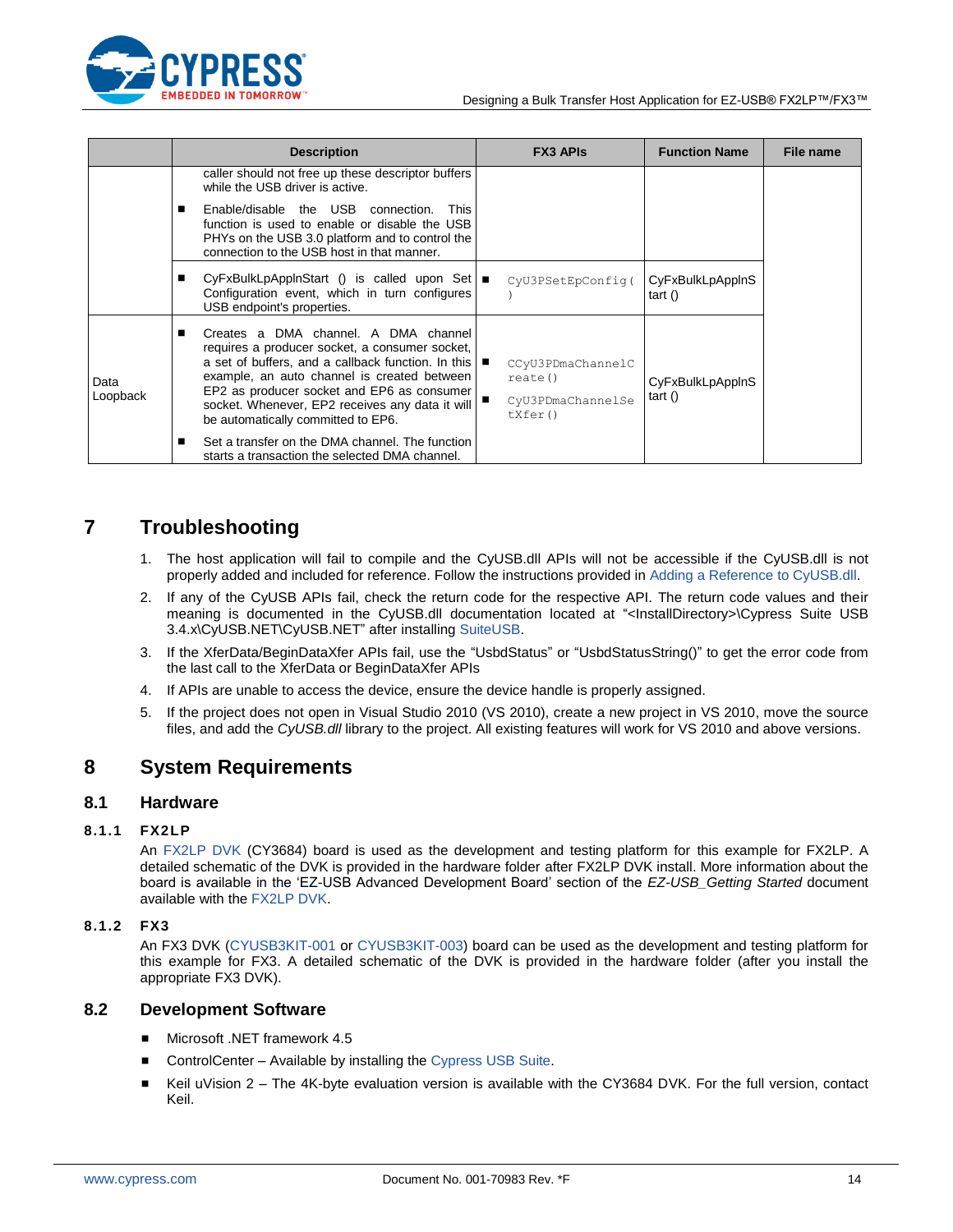

- Eclipse IDE Available by installing [FX3 SDK.](http://www.cypress.com/?rID=57990)
- Microsoft Visual Studio 2010 or 2012.

### <span id="page-14-0"></span>**9 Related Resources**

- [UsbSuiteQuickStartGuide](http://www.cypress.com/?rID=57990) helps in getting started with developing host applications in Visual C# using CyUSB.dll; and Visual C++ using CyAPI.lib.
- Programmer's Reference C# library (CyUSB.NET.pdf) is available with [Cypress USB Suite.](http://www.cypress.com/documentation/software-and-drivers/suiteusb-34-usb-development-tools-visual-studio?source=search&keywords=suiteusb)
- **More application examples are provided with the [Cypress USB Suite](http://www.cypress.com/documentation/software-and-drivers/suiteusb-34-usb-development-tools-visual-studio?source=search&keywords=suiteusb) and [FX3 SDK](http://www.cypress.com/documentation/software-and-drivers/ez-usb-fx3-software-development-kit) such as:** 
	- □ Streamer: Can be used to test the data transfer.
	- Control Center: User interface to communicate with USB devices served by CyUSB3.sys.
- [EZ-USB FX2LP/FX3 Developing Bulk-Loop Example on Linux](http://www.cypress.com/?rID=57610) describes how you can use libusb to develop a USB host application on a Linux-based operating system for Cypress EZ-USB FX2LP/FX3 products. This application note is provided only for reference. Cypress also provides Linux SDK which can be found a[t FX3 SDK](http://www.cypress.com/documentation/software-and-drivers/ez-usb-fx3-software-development-kit)  [web page.](http://www.cypress.com/documentation/software-and-drivers/ez-usb-fx3-software-development-kit)
- EZ-USB FX2LP [Developing USB Application on MAC OS X using LIBUSB](http://www.cypress.com/?rID=59674) describes how libusb-1.0 can be used to develop USB host applications (Cocoa Application) on MAC OS X 10.6/10.7 for Cypress EZ-USB FX2LP products. This application note is provided only for reference. Cypress also provides MAC SDK which can be found at [FX3 SDK web page.](http://www.cypress.com/documentation/software-and-drivers/ez-usb-fx3-software-development-kit)
- For complete list of USB SuperSpeed Code Examples, visit [http://www.cypress.com/101781](http://www.cypress.com/?rID=101781) and for complete list of USB Hi-Speed Code Examples, visit [http://www.cypress.com/101782.](http://www.cypress.com/?rID=101782)

### <span id="page-14-1"></span>**10 Summary**

This application note discusses the various aspects to build host PC applications using the Cypress library for Microsoft .NET languages to implement to communicate with Cypress's FX2LP and FX3 devices.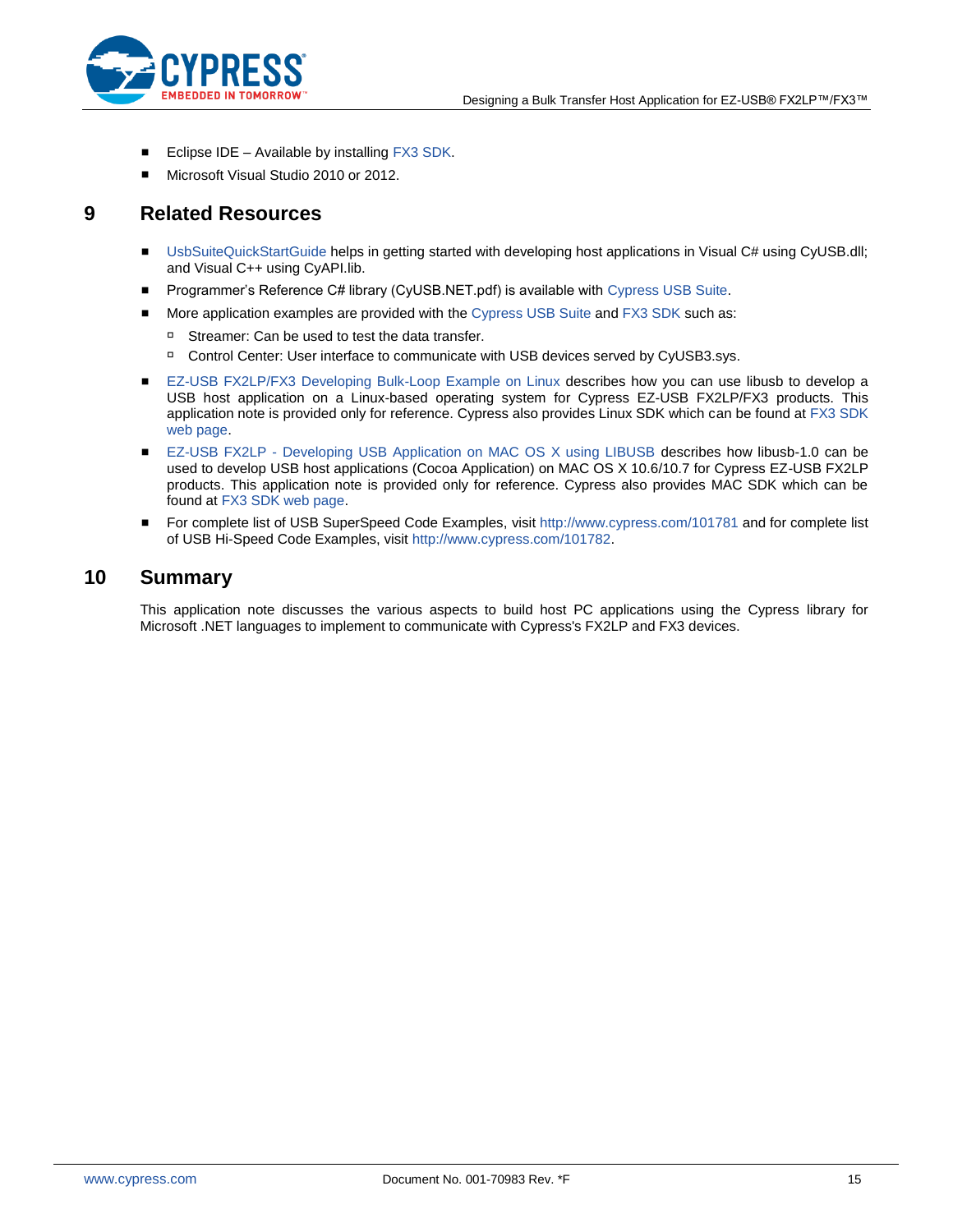

# <span id="page-15-0"></span>**11 Glossary**

<span id="page-15-1"></span>

| <b>Term</b>                                                                               | <b>Meaning</b>                                                                                                                                                                                                                                                                                                                                                                                                         |  |  |  |  |
|-------------------------------------------------------------------------------------------|------------------------------------------------------------------------------------------------------------------------------------------------------------------------------------------------------------------------------------------------------------------------------------------------------------------------------------------------------------------------------------------------------------------------|--|--|--|--|
| Microsoft Visual Studio                                                                   | Microsoft Visual Studio is an integrated development environment (IDE) from Microsoft. It is used<br>to develop console and graphical user interface applications along with Windows Forms or WPF<br>applications in both native code together with managed code for all platforms supported<br>by Microsoft Windows, Windows Mobile, Windows CE, .NET Framework,.NET Compact<br>Framework, and Microsoft Silverlight. |  |  |  |  |
| Microsoft Visual C#                                                                       | The Microsoft version of the C# language designed for managed environments.                                                                                                                                                                                                                                                                                                                                            |  |  |  |  |
| Microsoft Visual C++                                                                      | Commercial IDE product from Microsoft for the C, C++, and C++/CLI programming languages.                                                                                                                                                                                                                                                                                                                               |  |  |  |  |
| <b>Microsoft Visual Basic</b>                                                             | Visual Basic .NET (VB.NET) is an object-oriented computer programming language that can be<br>viewed as an evolution of the classic Visual Basic (VB), implemented on the .NET Framework.<br>Visual Basic is a third-generation event-driven programming language and IDE from Microsoft for<br>its COM programming model                                                                                              |  |  |  |  |
| CYy3684 DVK                                                                               | Cypress development kit for the EZ-USB FX2LP family. For more information, see the Cypress<br>website.                                                                                                                                                                                                                                                                                                                 |  |  |  |  |
| CYUSB3KIT - 001/ CYUSB3KIT - 003<br>(EZ-USB <sup>®</sup> FX3™ SuperSpeed Explorer<br>Kit) | Cypress development kit for the EZ-USB FX3. For more information, see CYUSB3KIT-001 or<br>CYUSB3KIT-003.                                                                                                                                                                                                                                                                                                               |  |  |  |  |
| EZ-USB                                                                                    | Generic name for all Cypress high-speed USB products such as FX2LP.                                                                                                                                                                                                                                                                                                                                                    |  |  |  |  |
| FX2LP                                                                                     | Cypress high-speed USB controllers. For more information, see the CYUSB3KIT-001 or<br>CYUSB3KIT-003.                                                                                                                                                                                                                                                                                                                   |  |  |  |  |
| FX3                                                                                       | Cypress's EZ-USB FX3 is the next-generation USB 3.0 peripheral controller, providing integrated<br>and flexible features. For more information, see the Cypress website.                                                                                                                                                                                                                                               |  |  |  |  |
| <b>Cypress USB Suite</b>                                                                  | Cypress USB development tools for Visual Studio. For more information, see the Cypress<br>website.                                                                                                                                                                                                                                                                                                                     |  |  |  |  |
| CyUSB.dll                                                                                 | Cypress library for software development using .NET technologies. For more information, see the<br>Programmer's Reference C# library (CyUSB.NET.pdf) that is available with Cypress USB Suite.                                                                                                                                                                                                                         |  |  |  |  |
| Cyusb3.sys                                                                                | Cypress Windows driver for USB communication. For more information, see the Cypress<br>CyUsb3.sys Programmers Reference.                                                                                                                                                                                                                                                                                               |  |  |  |  |
| <b>USB Control Center</b>                                                                 | Cypress application for general-purpose USB functionality such as device identification and code<br>image downloads. The application is available through Cypress USB Suite.                                                                                                                                                                                                                                           |  |  |  |  |
| Keil uVision                                                                              | The 4K-byte evaluation version is available with the CY3684 DVK. For the full version, contact<br>Keil.                                                                                                                                                                                                                                                                                                                |  |  |  |  |
| Eclipse IDE                                                                               | As part of the development tools, the FX3 SDK provides the Eclipse IDE for C/C++ developers. It<br>comprises the Eclipse base platform and the CPP feature. This firmware development<br>environment helps you to develop, build, and debug firmware applications for FX3.                                                                                                                                             |  |  |  |  |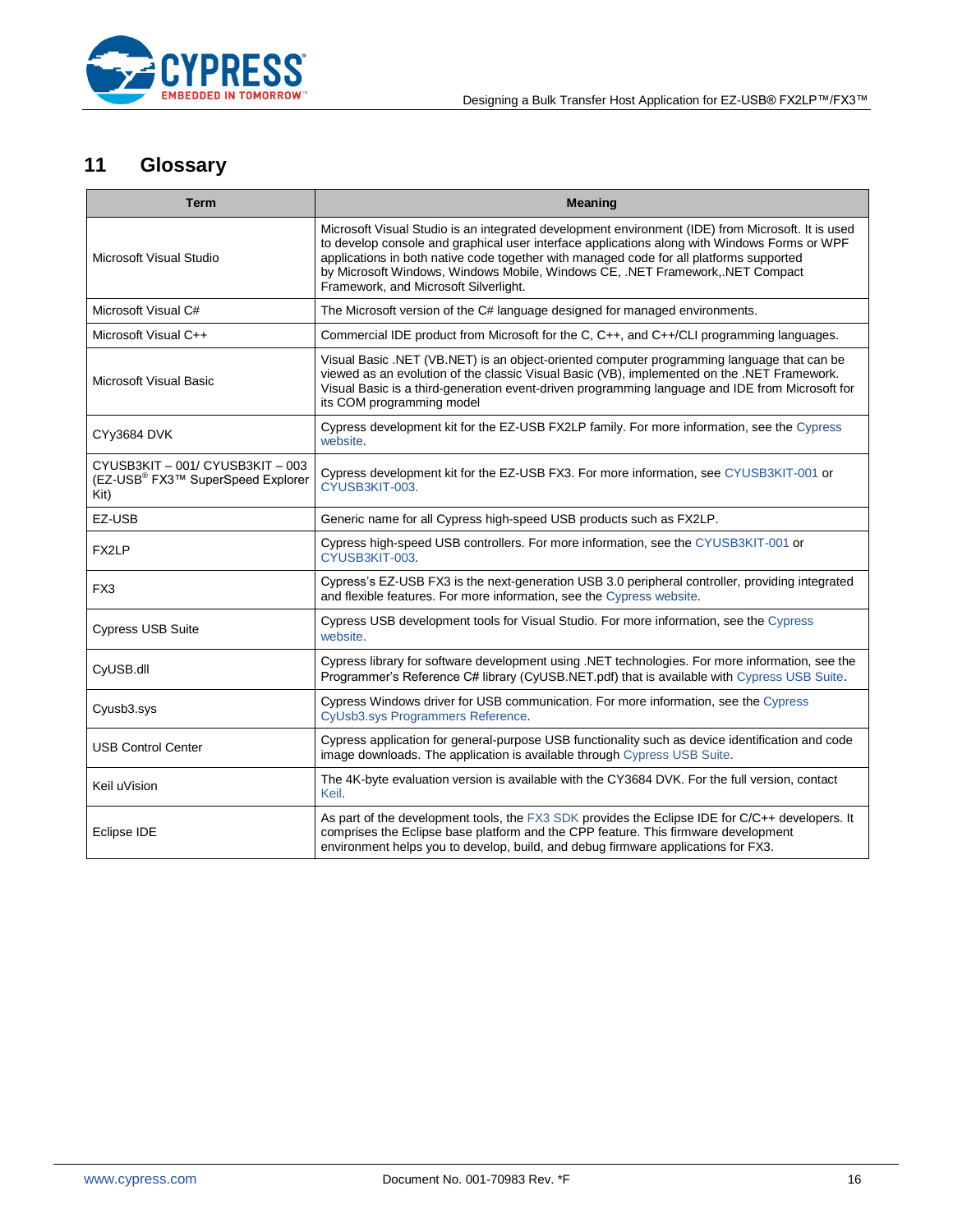

## <span id="page-16-0"></span>**A Appendix: Windows Install of FX2LP/FX3 DVK Driver**

If you have not already installed the FX2LP/FX3 DVK on a Windows computer, you will see the following message when you connect the DVK to the computer for the first time.

#### Figure 10. Driver Software Installation

| <b>Driver Software Installation</b>                   |                 |  |
|-------------------------------------------------------|-----------------|--|
| Device driver software was not successfully installed |                 |  |
| <b>Unidentified Device</b>                            | No driver found |  |
| What can I do if my device did not install properly?  |                 |  |
|                                                       | Close           |  |

Close the message box and navigate to the Windows Device Manager. To do this, click the **Start** button, right-click **Computer** in the right panel, and select **Properties** to bring up System Information. Click **Device Manager** in the left panel. In the Device Manager, FX2LP shows up as "Unknown Device" and FX3 as "WestBridge".

Figure 11. FX2LP as Unknown Device

| Device Manager<br>$  -$                                                      |  |  |  |  |  |
|------------------------------------------------------------------------------|--|--|--|--|--|
| <b>Action View</b><br>File<br>Help                                           |  |  |  |  |  |
|                                                                              |  |  |  |  |  |
| Lenovoi7                                                                     |  |  |  |  |  |
| ⊳ <sub>'l</sub> ■ Computer                                                   |  |  |  |  |  |
| Disk drives                                                                  |  |  |  |  |  |
| <b>Display adapters</b>                                                      |  |  |  |  |  |
| DVD/CD-ROM drives                                                            |  |  |  |  |  |
| ▷ 粵圖 Human Interface Devices                                                 |  |  |  |  |  |
| IDE ATA/ATAPI controllers السلسة المسلمين                                    |  |  |  |  |  |
| ⊳ . i Jungo                                                                  |  |  |  |  |  |
| <b>Exploands</b><br>$\triangleright$ $\cdot$ Mice and other pointing devices |  |  |  |  |  |
| Monitors                                                                     |  |  |  |  |  |
| <b>Network adapters</b>                                                      |  |  |  |  |  |
| 4 - (2) Other devices                                                        |  |  |  |  |  |
| Movie Unknown device                                                         |  |  |  |  |  |
| ▷ 『『『Ports (COM & LPT)                                                       |  |  |  |  |  |
| <b>Processors</b>                                                            |  |  |  |  |  |
| $\triangleright$ -4 Sound, video and game controllers                        |  |  |  |  |  |
| <b>D</b> -4 System devices                                                   |  |  |  |  |  |
| D - Whiversal Serial Bus controllers                                         |  |  |  |  |  |
|                                                                              |  |  |  |  |  |
|                                                                              |  |  |  |  |  |



Figure 12. FX3 as WestBridge

Right-click the device (with the exclamation mark) and select **Update Driver**.

Select **Browse my computer for driver software**. Browse to select the driver software folder and click **Next**.

Figure 13. Update Driver

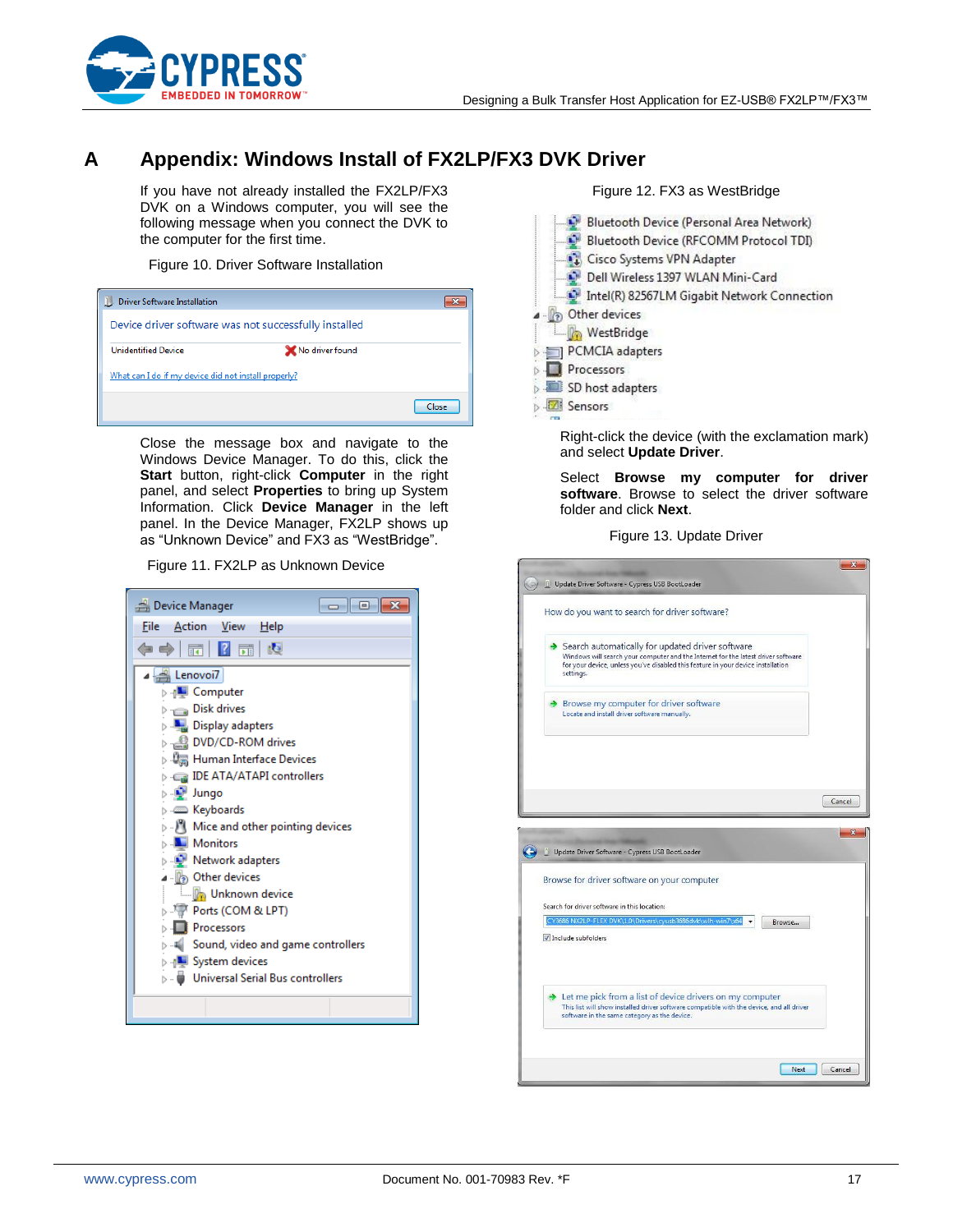

Click the **Have Disk** button, browse to the location *AN70983\_Project\Drivers* to choose *CyUSB3.inf*, and click **OK**. Use the inf from the folder (*AN70983\_Project\Drivers*), as shown in the following table for the respective operating system.

| <b>Operating System</b> | <b>Folder Path</b> |
|-------------------------|--------------------|
| Windows XP 32-bit       | wxp\x86            |
| Windows 7 32-bit        | $win7\x86$         |
| Windows 7 64-bit        | $win7\x64$         |
| Windows Vista 32-bit    | wlh\x86            |
| Windows Vista 64-bit    | wlh\x64            |

#### Figure 14. Click Have Disk to Select CyUSB3.inf

|                                    | Select the device driver you want to install for this hardware.                                                                                                     |  |           |
|------------------------------------|---------------------------------------------------------------------------------------------------------------------------------------------------------------------|--|-----------|
|                                    | Select the manufacturer and model of your hardware device and then click Next. If you have a<br>disk that contains the driver you want to install, click Have Disk. |  |           |
|                                    |                                                                                                                                                                     |  |           |
|                                    |                                                                                                                                                                     |  |           |
| (Retrieving a list of all devices) |                                                                                                                                                                     |  |           |
|                                    |                                                                                                                                                                     |  |           |
|                                    |                                                                                                                                                                     |  |           |
|                                    |                                                                                                                                                                     |  |           |
|                                    |                                                                                                                                                                     |  | Have Disk |

Click **Next** and continue to install the driver. After installing the driver, the Device Manager window should remove the entry with the yellow exclamation mark and show the recognized devices, successfully bound to the driver.

#### Figure 15. Cypress Device after Binding Driver

| <b>Device Manager</b>                                                                                                                                                                                                                                  |  | × |  |
|--------------------------------------------------------------------------------------------------------------------------------------------------------------------------------------------------------------------------------------------------------|--|---|--|
| File<br>Action<br>View<br>Help                                                                                                                                                                                                                         |  |   |  |
| ı.G<br>請<br>唔                                                                                                                                                                                                                                          |  |   |  |
| ← Storage controllers<br>$\mathcal{P}$<br>System devices<br><b>Universal Serial Bus controllers</b>                                                                                                                                                    |  |   |  |
| <b>Cypress FX3 USB BootLoader Device</b><br><b>Generic USB Hub</b><br><b>Generic USB Hub</b><br><b>Generic USB Hub</b><br><b>Generic USB Hub</b><br>Intel(R) 7 Series/C216 Chipset Family USB Enhanced Host Controller - 1E2D                          |  |   |  |
| Intel(R) 7 Series/C216 Chipset Family USB Enhanced Host Controller - 1E26<br>Intel(R) USB 3.0 eXtensible Host Controller - 1.0 (Microsoft)<br><b>USB Composite Device</b><br><b>USB Composite Device</b><br><b>USB Root Hub</b><br><b>USB Root Hub</b> |  |   |  |
| ≺                                                                                                                                                                                                                                                      |  | > |  |
|                                                                                                                                                                                                                                                        |  |   |  |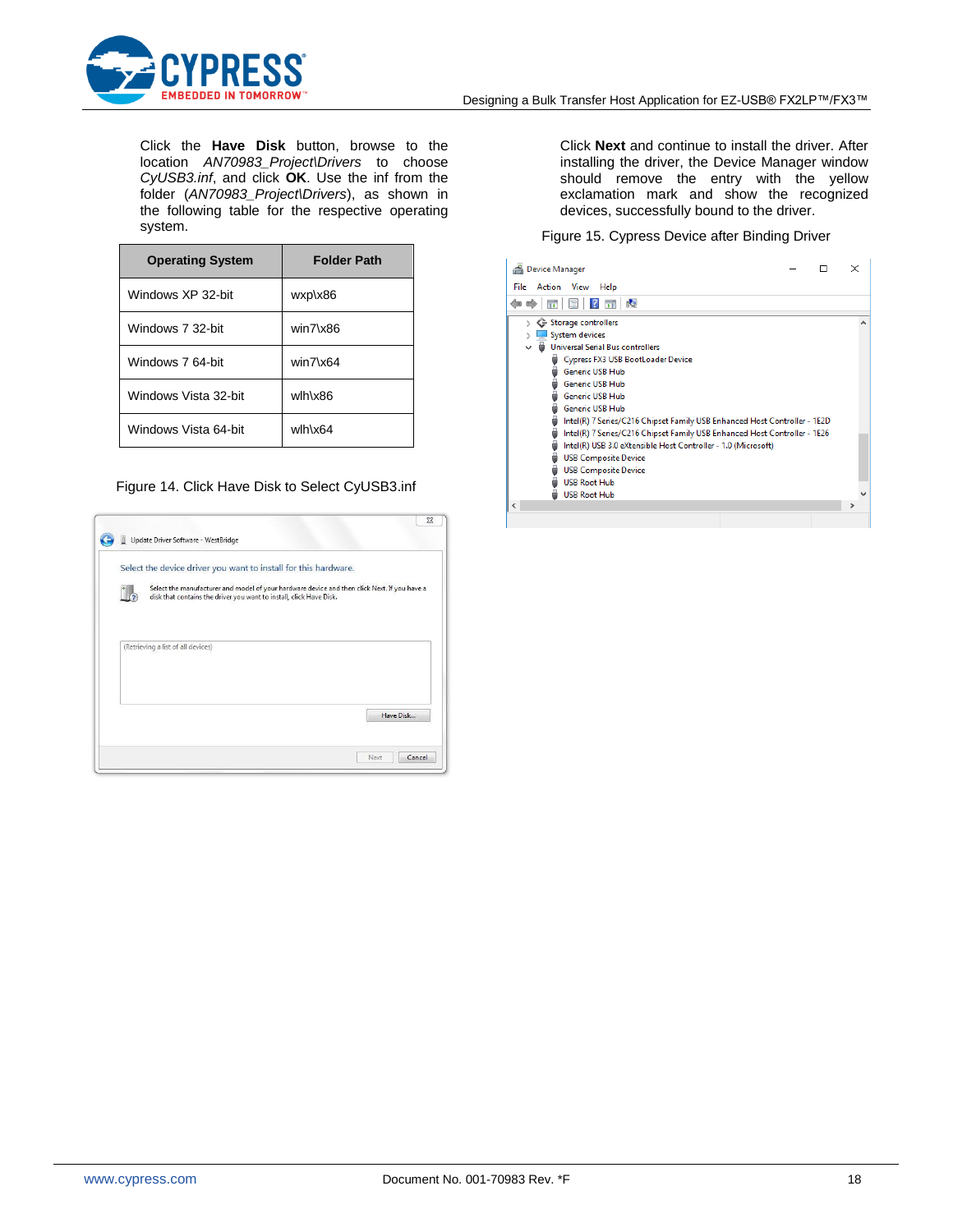



# **Document History**

Document Title: AN70983 – Designing a Bulk Transfer Host Application for EZ-USB® FX2LP™/FX3™

Document Number: 001-70983

| Revision | <b>ECN</b> | Orig. of<br>Change | Submission<br>Date | Description of Change                                                                                                                                                                                                                                                                                                                                                                                                                                                                                                                                                                                                                          |
|----------|------------|--------------------|--------------------|------------------------------------------------------------------------------------------------------------------------------------------------------------------------------------------------------------------------------------------------------------------------------------------------------------------------------------------------------------------------------------------------------------------------------------------------------------------------------------------------------------------------------------------------------------------------------------------------------------------------------------------------|
| $***$    | 3315759    | SSJO/GAYA          | 07/15/2011         | <b>New Application Note</b>                                                                                                                                                                                                                                                                                                                                                                                                                                                                                                                                                                                                                    |
| $^*A$    | 3521406    | GAYA               | 02/09/2012         | Converted code example to application note.                                                                                                                                                                                                                                                                                                                                                                                                                                                                                                                                                                                                    |
| *B       | 4023136    | GAYA               | 06/07/2013         | Updated document. Added VB and VC++ examples using CyUSB.dll, that can<br>communicate with FX2LP and FX3.                                                                                                                                                                                                                                                                                                                                                                                                                                                                                                                                      |
| *C       | 4218438    | <b>RSKV</b>        | 12/12/2013         | Restructured the Microsoft .NET code into a single solution containing three<br>projects, one for each language.<br>Major rewrite of the document.                                                                                                                                                                                                                                                                                                                                                                                                                                                                                             |
| *D       | 4690485    | GAYA               | 09/16/2015         | Updated the document as per new template.<br><b>Updated Abstract.</b><br>Added hyperlink to refer the complete list of USB SuperSpeed Code Examples<br>and complete list of USB Hi-Speed Code Examples, in Abstract (page 1).<br>Added a note for FX3 DVK in Functional Overview.<br><b>Updated Figure 1. System Block Diagram.</b><br>Added a note in Application Note Folder Layout.<br>Updated FX3.<br>Updated Table 2 title.<br>Added Table 3<br>Updated the Term "CYUSB3KIT-001" to "CYUSB3KIT-001/CYUSB3KIT-003 (EZ-<br>USB <sup>®</sup> FX3™ SuperSpeed Explorer Kit) and its Meaning in Glossary.<br><b>Updated Related Resources.</b> |
| *F       | 5601614    | GAYA               | 01/25/2017         | Updated figures 4, 5, 9, 5<br>Updated template                                                                                                                                                                                                                                                                                                                                                                                                                                                                                                                                                                                                 |
| *F       | 5701881    | <b>BENV</b>        | 04/19/2017         | Updated logo and copyright                                                                                                                                                                                                                                                                                                                                                                                                                                                                                                                                                                                                                     |